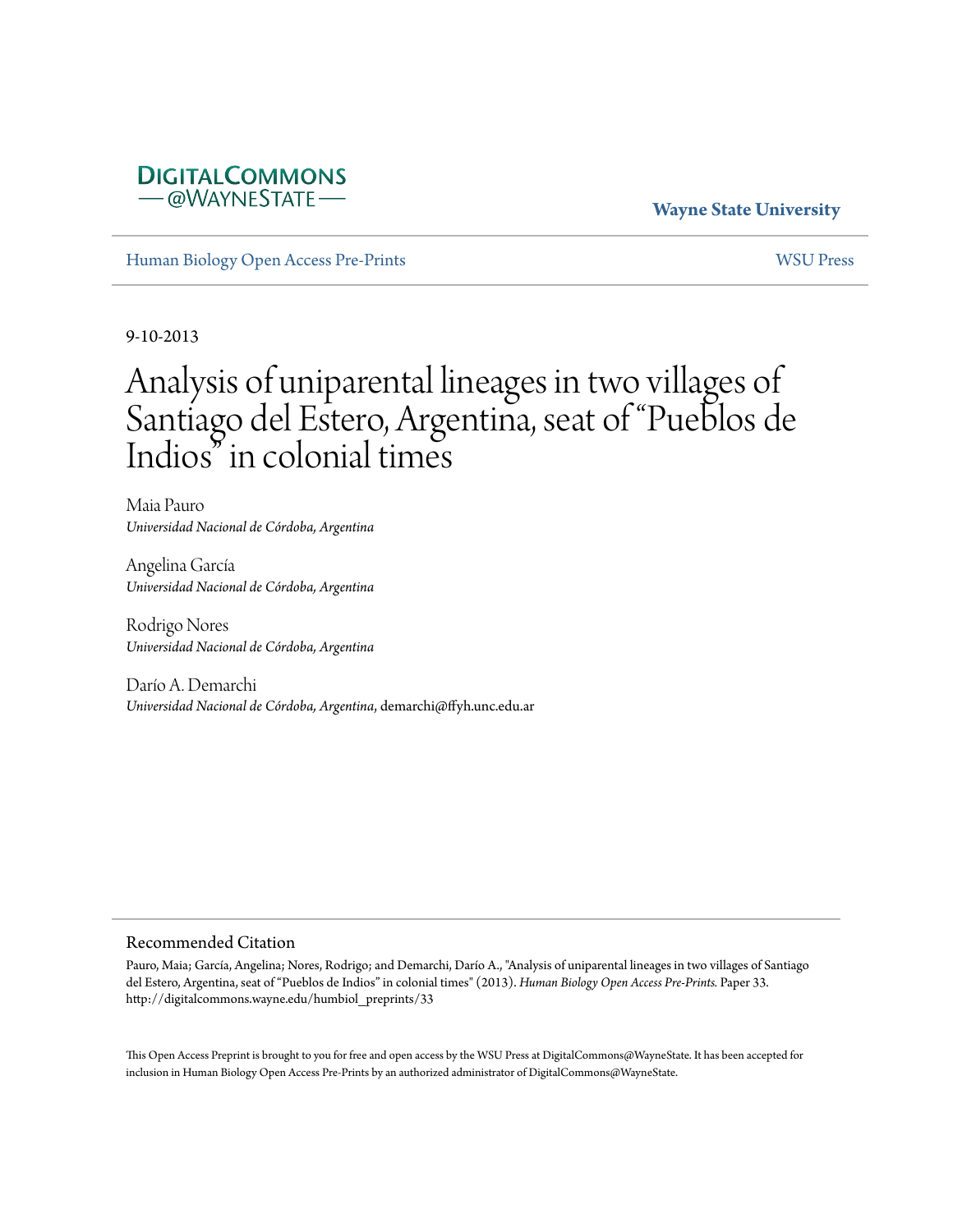# **Analysis of uniparental lineages in two villages of Santiago del Estero, Argentina, seat of "Pueblos de Indios" in colonial times**

<sup>1</sup>Maia Pauro, <sup>1</sup>Angelina García<sup>1</sup>, Rodrigo Nores<sup>1</sup>, and Darío A. Demarchi<sup>1</sup>

<sup>1</sup>Instituto de Antropología de Córdoba (IDACOR), CONICET - Universidad Nacional de Córdoba. Córdoba 5000, Argentina.

Running title: Native American lineages in Santiago del Estero, Argentina

*KEY WORDS:* South America, Parental lineages, mtDNA HVR-I, Y Chromosome, Native Americans, Pueblos de Indios

Corresponding author: Darío A. Demarchi IDACOR – CONICET/UNC Museo de Antropología Hipólito Yrigoyen 174, Córdoba 5000. Argentina E-mail: demarchi@ffyh.unc.edu.ar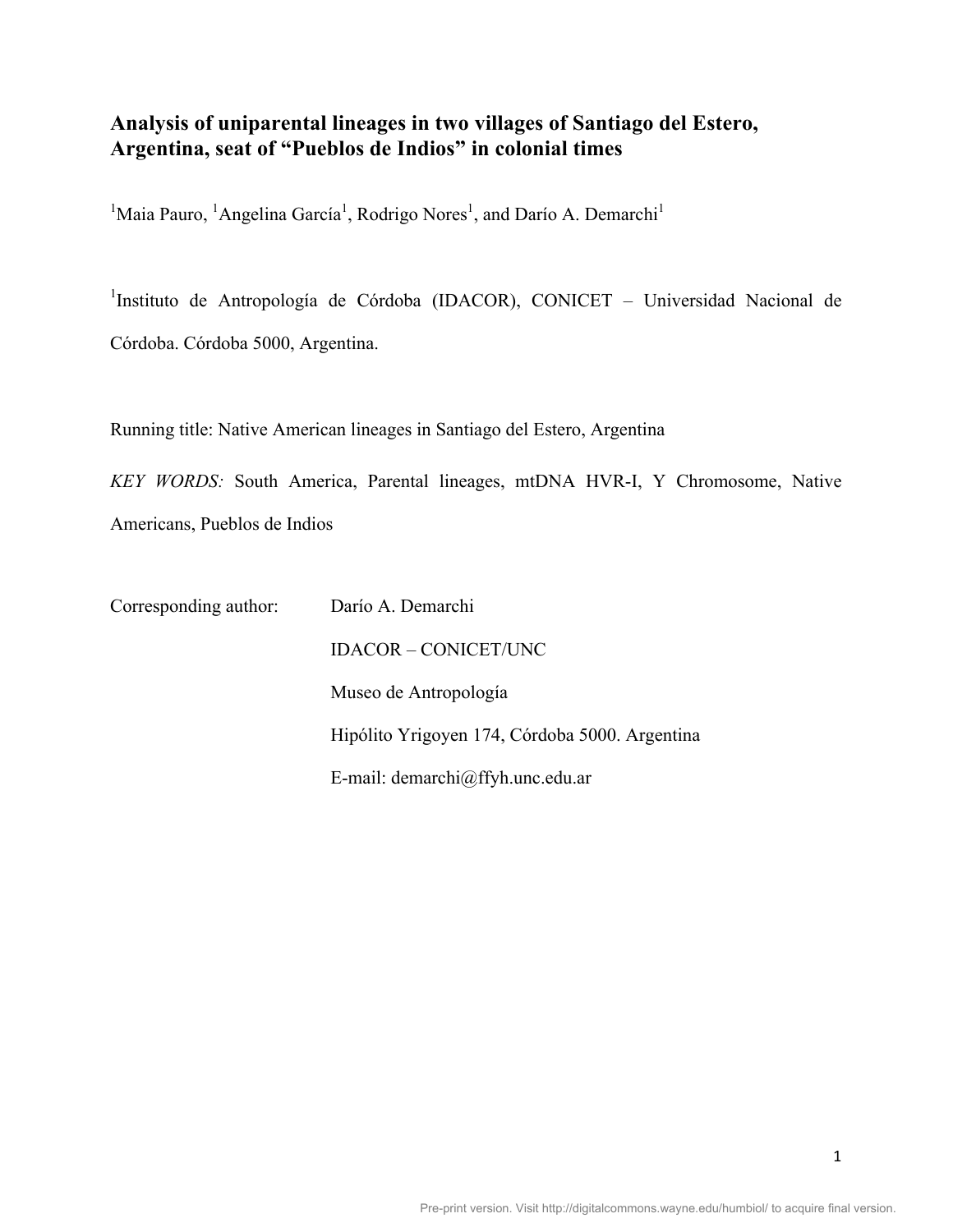### *Abstract*

Based on the analysis of the mitochondrial control region and seven biallelic markers of the Y Chromosome, we investigated the genetic composition of two rural populations of southern Santiago del Estero, Argentina, that were seats in colonial times of "pueblos de indios", a colonial practice that consisted of concentrating the indigenous populations in organized and accessible settlements, to facilitate Christianizing and policing.

We found the Native American Y chromosome haplogroup O1a3a in only 11% (3/27) of the males. Haplogroup R, common in European populations, is the most frequent haplogroup in Santiago del Estero (55%). In contrast, the persistence of Native American maternal lineages is extremely high (95%). This finding is most likely due to the low incidence in that region of the 20th century European wave of migration and by the existence of "pueblos de indios" from 1612 to the first decades of the 19th century. In contrast to archeological records that suggest Santiago del Estero late pre-Hispanic groups were strongly influenced by the Andean world, we did not find genetic evidence in support of significant gene flow. On the other hand, these populations share many mtDNA HVRI haplotypes with other populations from the Sierras Pampeanas (particularly with Córdoba), and the Gran Chaco regions.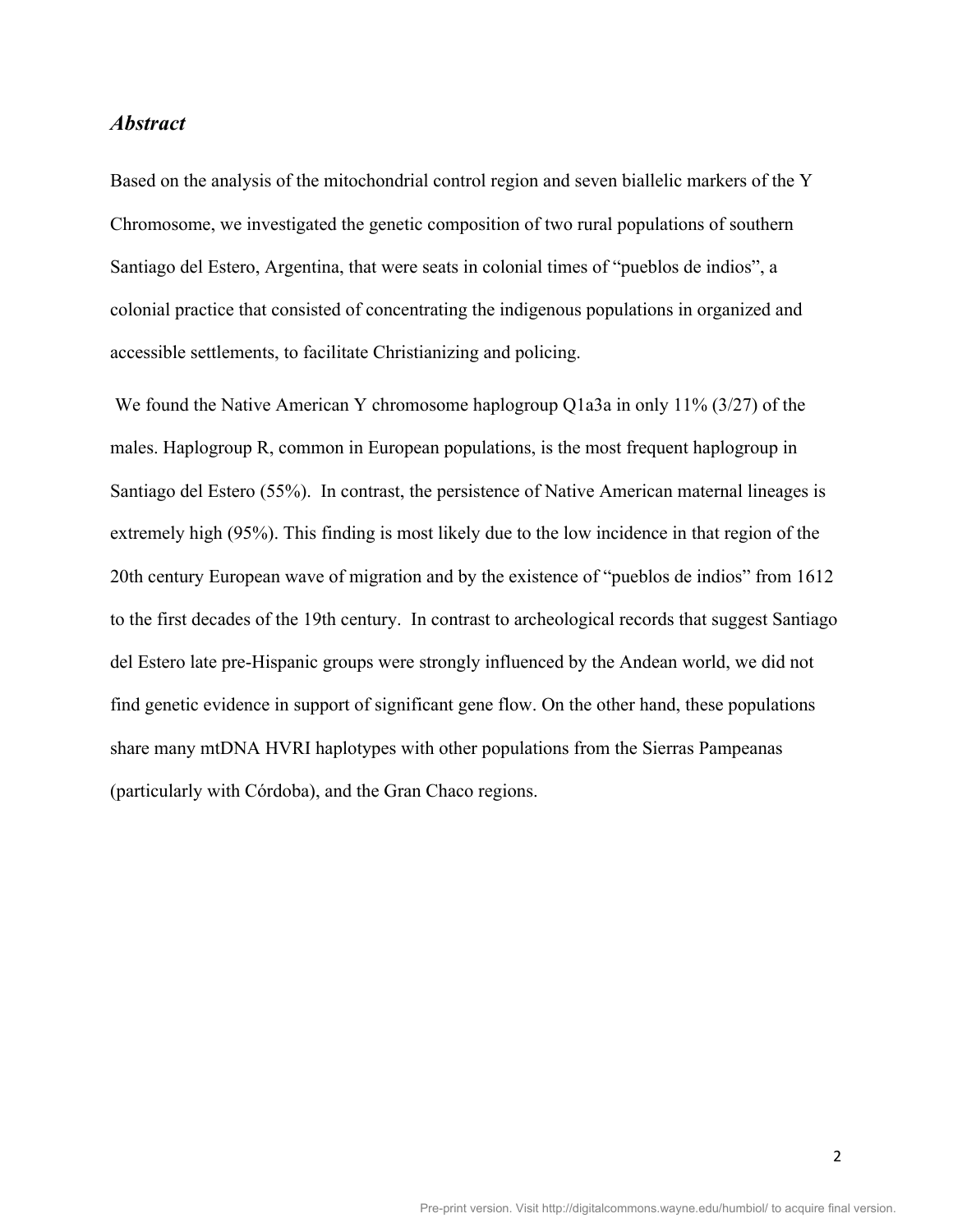Santiago del Estero, founded by Francisco de Aguirre in 1553, is the oldest city that is definitely rooted in the current territory of Argentina. Located on the border between the western farmers of the Andean valleys and the hunter-gatherers of the Gran Chaco, this settlement was part of the Spanish colonization process of the northwestern region of Argentina during the 16th century. The landscape of Santiago del Estero province is dominated by plains, crossed diagonally by the rivers Dulce and Salado, which originate in the Andean foothills. The south is the only portion of the province that includes low hills, connected to the Sierras Pampeanas, a mountain system that occupies the central- northwestern portion of Argentina (see Figure 1).

In pre-Hispanic times, the valleys between these rivers were centers of sedentary groups related to the Andean world (Bonnin and Laguens, 2000; Taboada and Angiorama, 2010).

Archaeological evidence suggests that these groups collaborated with the Inca Empire in the late pre-Hispanic period (Palomeque, 2000).

Despite this unquestionable cultural influence, craniometric evidence suggests low biological affinities between Santiago del Estero and ancient Andean populations that inhabited northwestern Argentina. However, a close resemblance was observed with other human groups that inhabited the central region of Argentina, in the current territory of Córdoba province (Cocilovo, 1984; Cocilovo and Di Rienzo, 1984-1985; Fabra and Demarchi, 2012). The historical records show that the Spaniard Conquest and colonization began a series of transformations that affected the whole "Indian World." While most of the populations were unstructured and even "disappeared" quickly (Piana, 1992), others survived and persisted reduced in "Pueblos de Indios" (Indian villages) within the system of colonial domination (Olaneta Castro, 2003). As expressed by Farberman (2008), the Indian villages under the *encomienda* regime became colonial corporations as *pueblos de indios*, when Francisco de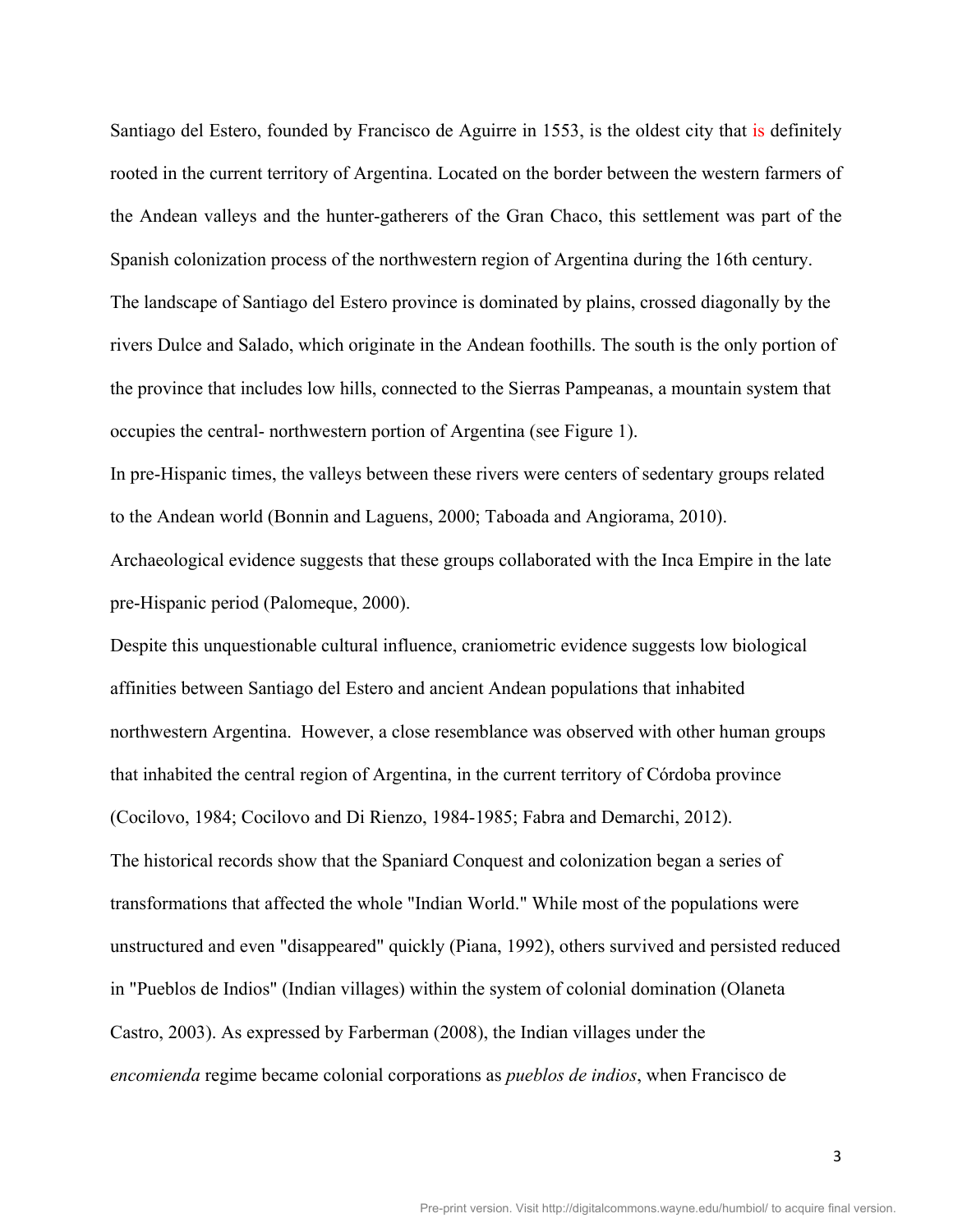Alfaro´s ordinances were enacted in 1612. The most important measures were the creation of *reducciones* with communal lands, traditional Indian authorities and *alcaldes* (major) as well as the replacement of the *personal service* for *tributo* (taxes). Briefly, this colonial practice consisted in the concentration of the native population in organized and accessible settlements, to facilitate both for Christianizing and policing.

In Argentina, the first half of the 19th and beginning of the 20th century was marked by a population expansion as result of massive European immigration (Pellegrino, 2002). Between 1880 and 1935, about 3.4 millions of Europeans, mainly from Spain and Italy, arrived to the ports of Buenos Aires. It is estimated that between 50 and 75% of them settled in the country, mainly in the cities of the Pampean and Patagonian regions (Sánchez Albornoz, 1994). On the other hand, this massive European migration had little impact in Santiago del Estero. In 1928, only 3.5% of its population were foreigners (Grosso, 2008).

Molecular markers, particularly those located on the mitochondrial DNA and the nonrecombinant portion of Y Chromosome, are useful for the study of the genetic composition and biological history of neo-American populations, in which it is possible to infer the substantial contribution of the Native American component, but where its members have lost their ethnic identity -as a result of dramatic historical, cultural and social changes (García and Demarchi, 2009). Thus, it is possible to observe the preservation of a substantial proportion of the original gene pool in contemporary populations, despite the disappearance of a large number of American ethnic groups after centuries of European colonization (Sans, 2000; Rocco et al., 2002; Wang et al., 2008; García and Demarchi, 2009; Pauro et al., 2010; Bobillo et al., 2010; Corach el al., 2010, Cardoso et al., 2013).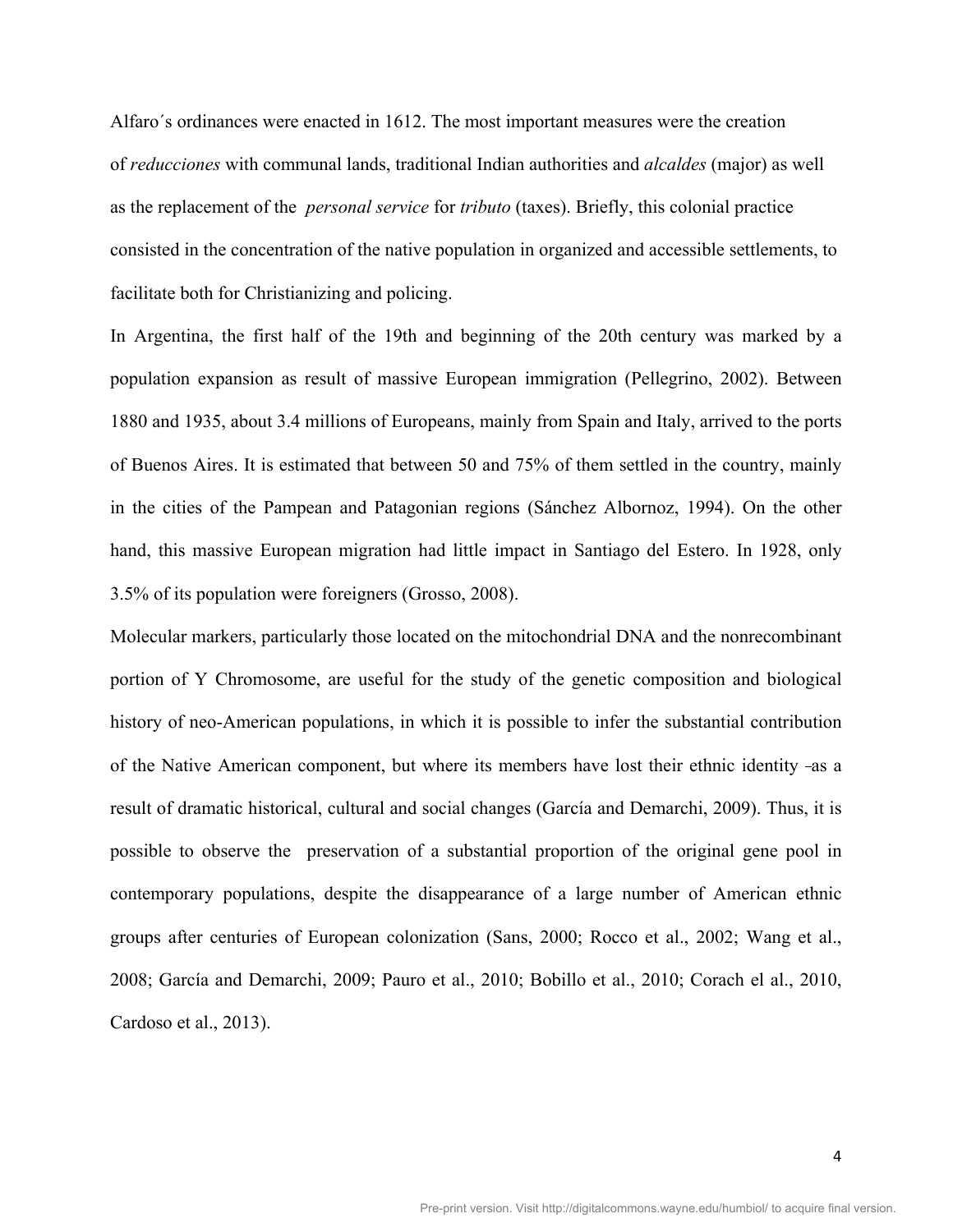Currently, there is no information about the incidence and distribution of parental Native American lineages for the human population of Santiago del Estero. This province of northwestern Argentina has a large archeological tradition and documented settlements of several ethnic groups that survived for centuries after the arrival of the Spaniards.

In this study we investigated the genetic composition of two rural populations of southern Santiago del Estero, Villa Atamisqui and Sumampa, based on the analysis of mitochondrial DNA sequences and Y-Chromosome markers. Our particular interest in the study of the genetic history of these two villages lies in the fact that both populations were seats in colonial times of "pueblos de indios". Additional interest arises in the fact that the census records of 1778, ordered by the king Carlos III, were particularly contrasting for these two parishes: while the Soconcho parish (currently Villa Atamisqui) was composed of an Indian majority, most of the inhabitants of Sumampa were of African origin (Grosso, 2008).

The objectives of this study were to investigate: 1) whether or not the contrasting composition of both populations, recorded in the census of 1778, would be reflected in the genetic composition of the contemporary populations; 2) the proportion of Native American lineages that still survive in these villages; 3) whether or not the pattern of biological relationships, observed from craniometric analyses, relating Santiago del Estero and the ancient populations of Córdoba, is supported by molecular evidence and; 4) the phylogeographic and phylogenetic relationships of the Santiago del Estero population with other Native American groups from the Southern Cone of South America, based on the analysis of the mitochondrial hypervariable region I (mtDNA HVR-I).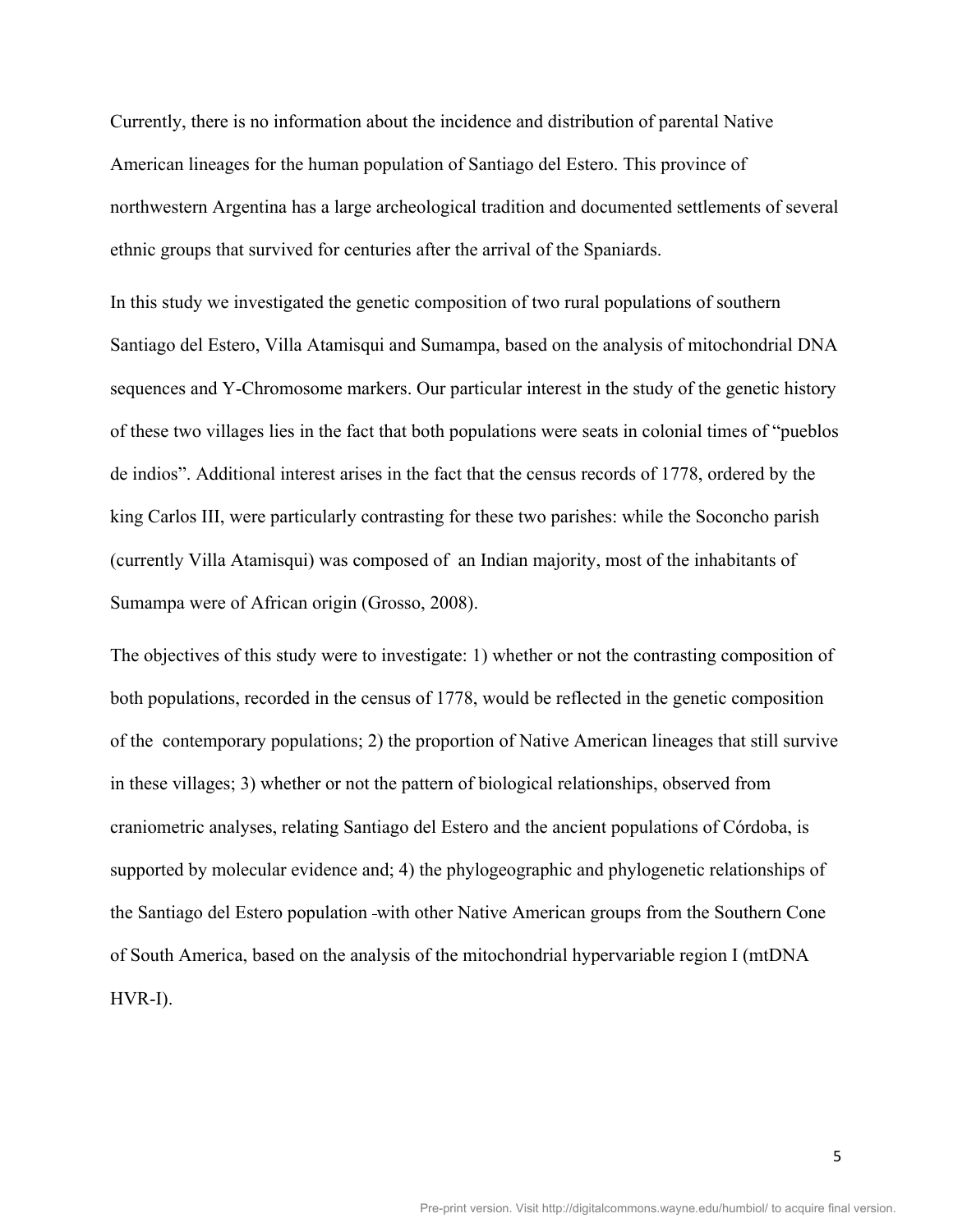## **Materials and Methods**

#### **The Sample**

A total of 85 samples from unrelated individuals were collected at public hospitals of Sumampa (29.38° S, 63.47° W; n = 29, 11 males and 18 females), and Villa Atamisqui (28.48° S, 63.8° W;  $n = 56$ , 16 males and 40 females). All participants were informed of the objectives of this study and consented to donate buccal swabs to be used anonymously in the execution of this nonprofit scientific investigation. With the aim of defining and limiting the sample, we considered only individuals with at least three generations at the specific birthplaces. The information gathered in the field regarding the birthplaces of subjects and their parents indicated that the inhabitants of these villages present low to moderate mobility, limited to their region of origin.

In order to investigate the affinities in mtDNA lineages distribution between the studied populations and other Native American populations from the Southern Cone of South America, we selected from the literature 38 population samples representing different geographicecological regions (Table 1).

#### **Laboratory Methods**

Genomic DNA was extracted from cheek swabs using the Accuprep Genomic DNA Purification Kit (GenBiotech). The 27 male samples were analyzed with seven biallelic markers located in the nonrecombinant region of the Y Chromosome. These polymorphisms were defined by the presence or absence of the characteristic mutation for the following markers: M3 (Underhill et al., 1996), M207 (Su et al., 1999), M168 and M9 (Underhill et al., 2001), M89 (Karafet et al., 1999), M2 (Seielstad et al., 1994), and YAP (Hammer, 1995). All polymorphisms were analyzed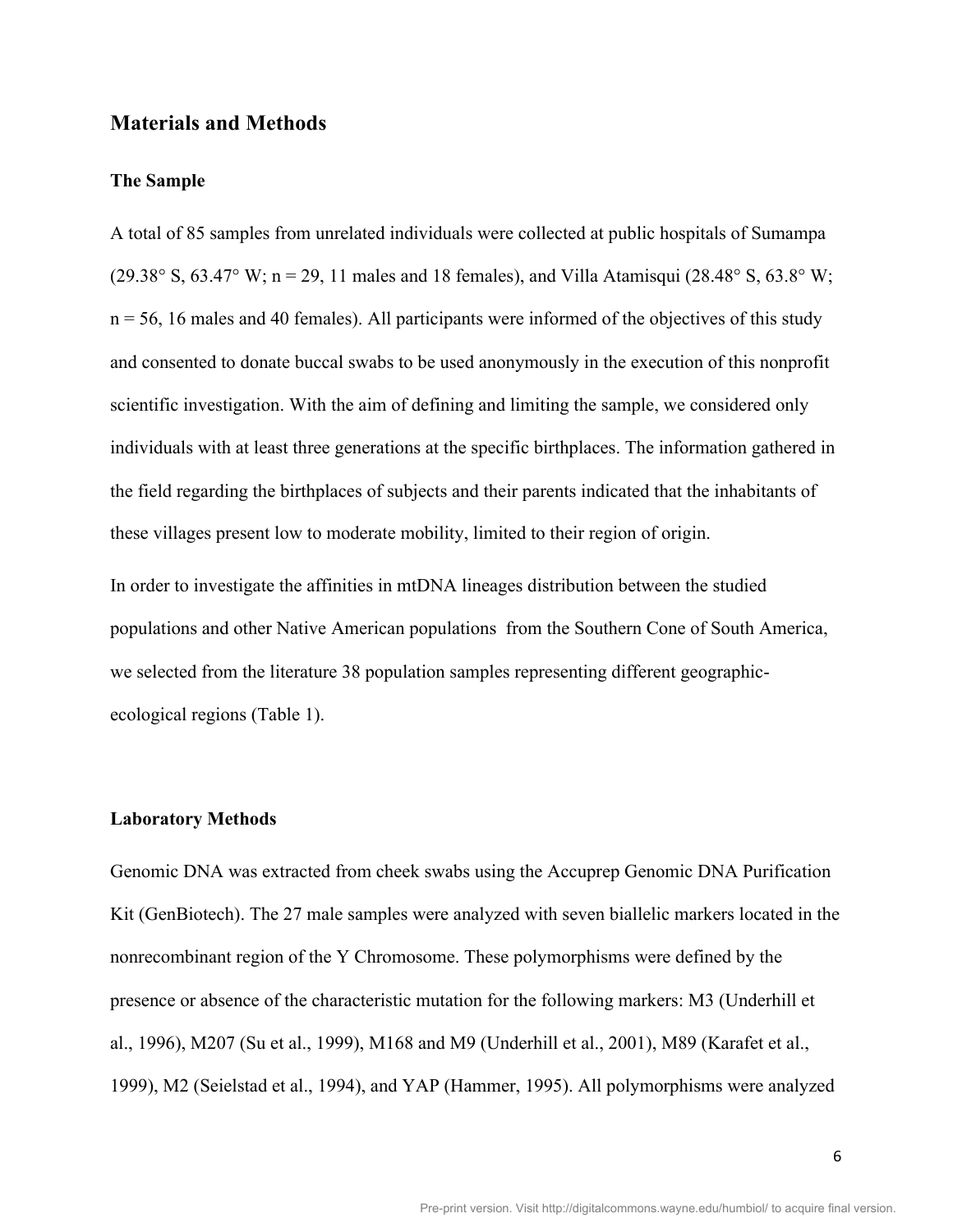using standard PCR protocols with minor modifications and then digested with restriction enzymes (except for the insertion YAP). The amplification strategy was carried out following a hierarchical amplification protocol (Hammer et al., 2001; Jobling et al., 2004; Karafet et al., 2008), which means that each subject was not genotyped for all markers. The genotyped samples were assigned to haplogroups, useful for identifing geographic origins (Karafet et al., 2008; Jobling and Smith, 2003).

The mtDNA non-coding Control Region was amplified for all 85 samples using the following specific primers: F15811 (5' TCATTGGACAAGTAGCATCC 3'), and R698 (5' GCATGTGTAATCTTACTAAGAG 3'). The amplification reaction was performed in a Biometra T-Personal thermocycler in a volume of 50 ul under the following conditions: an initial denaturation step of 94° C for 5 minutes, followed by 40 cycles with temperatures of 94° C for 1 minute, 52° C for 1 minute and 72° C for 1.5 minutes, with a final extension step of 5 minutes at 72° C. Verification and quality control of PCR amplification was performed by gel electrophoresis on 2% agarose, stained with GelStar (Lonza) and visualized with UV light. The amplified products were sent to Macrogen Inc. (Seoul, Korea) for purification and automatic sequencing, using primers F15811 and F16475 (5' TAGCTAAAGTGAACTGTATCC 3'). The sequences were corrected manually and then aligned and compared with the revised Cambridge Reference Sequence (Andrews et al., 1999) using the program MEGA 4.0 (Tamura et al., 2007). Haplogroups were defined by the presence of specific mutations in the Control Region following Tamm et al. (2007) for Native American lineages, and Haplogrep (Kloss-Brandstaetter et al., 2010) and Phylotree (van Oven and Kayser, 2008) for Non Native American lineages.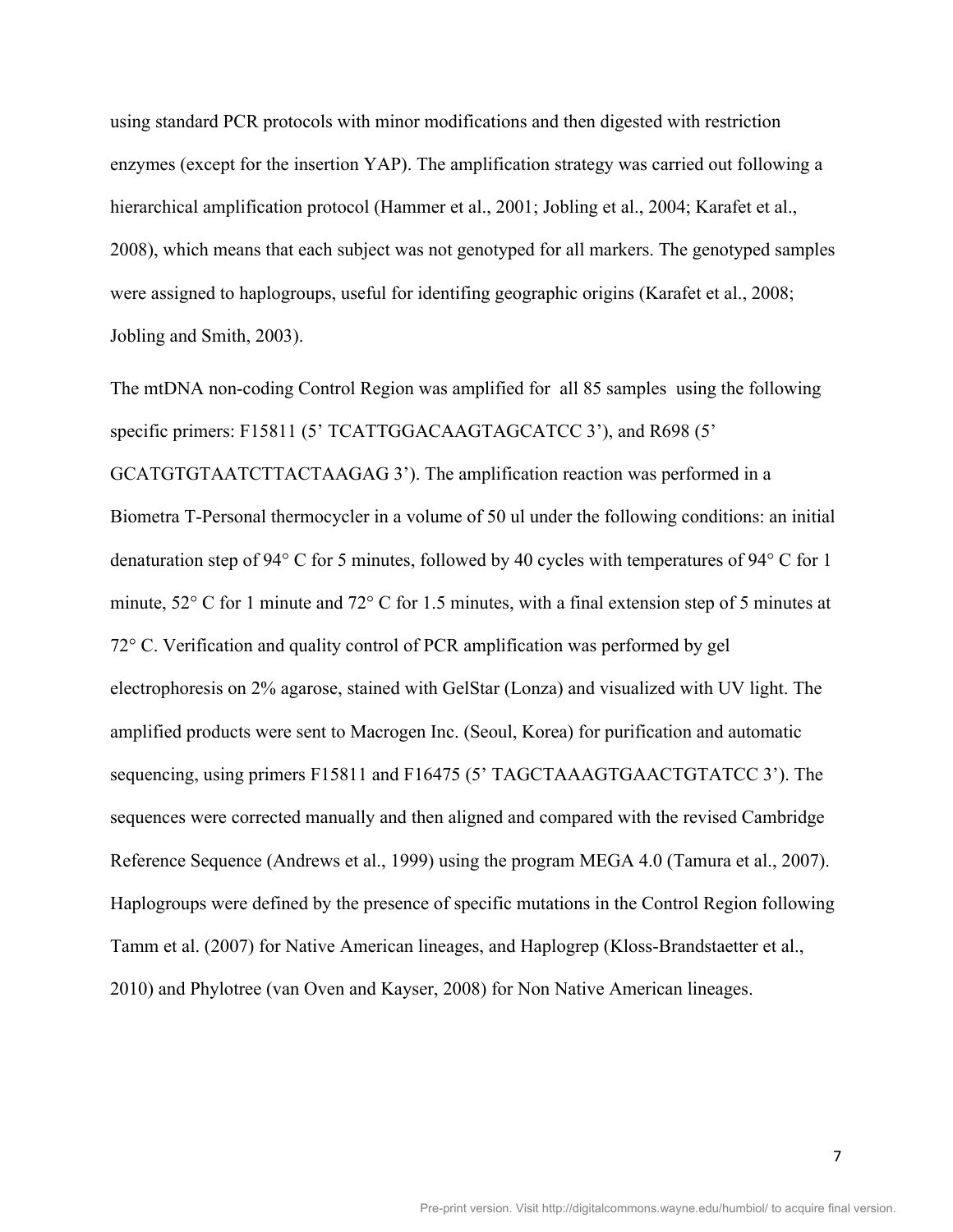#### **Data Analysis**

Heterogeneity in mtDNA and Y Chromosome haplogroups distribution between both Santiago del Estero samples was evaluated using the Exact Test of population differentiation (Raymond and Rousset, 1995). Population genetic structure was further investigated by mean of the analysis of molecular variance (AMOVA) (Excoffier et al., 1992), as implemented in the program Arlequin, version 3.11 (http://cmpg.unibe.ch/software/arlequin3). This program was also used to calculate pairwise genetic distances, Kimura 2-parameters (Kimura, 1980), with nonzero significance evaluated by a randomization test. From the distance matrix, a genetic map was constructed by means of multiple dimensional scaling (Kruskal, 1964). For the analyses including Santiago del Estero and the other 38 Southern Cone population samples (Table 2) we considered the mtDNA sequences of HVR-I between nucleotide pairs (np) 16051-16362.

A median-joining network for each haplogroup was constructed using the technique of Bandelt et al. (1995) with the program Network (version 4.6.1.1), including mtDNA sequences between 16027-16362np (HVR-I) from the 13 populations of Argentina (Table 1). After a careful screening of published data representing populations from the Southern Cone, we observed that the Santiago del Estero samples only share haplotypes with other Argentinean populations excepting in the case of nodal haplotypes*.* As the full median network can contain unnecessary median vectors and links, it was subjected to a maximum parsimony analysis to resolve ambiguities in the dataset, using the three criteria proposed by Crandall and Templeton (1993): frequency, topology, and geography, based on predictions from the coalescent theory.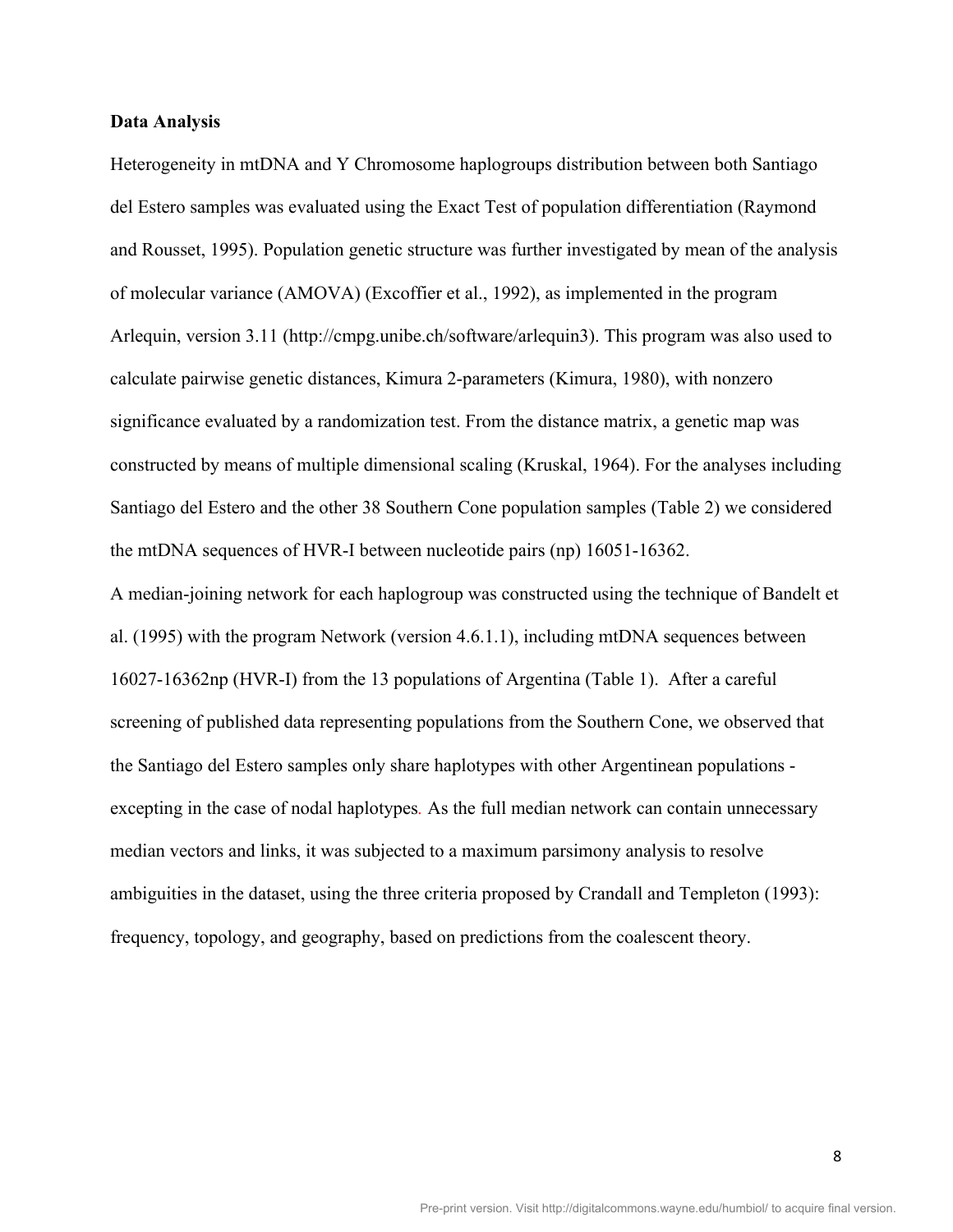# **Results**

#### **Paternal lineages**

The Native American haplogroup Q1a3a is present in only 11.1% (3/27) of the males of the total sample (1/11 from Sumampa, and 2/16 from Villa Atamisqui). Haplogroup R, the most frequent haplogroup in Europe (Jobling and Tyler-Smith, 2003), and in Argentinean urban populations (Corach et al., 2010; Bailliet et al., 2011), is also frequent in Sumampa and Villa Atamisqui (63.6% and 50%, respectively). Haplogroup F, common in both European and Middle Eastern/North African populations, is well represented in Villa Atamisqui (6/16) but not in Sumampa (1/11). Finally, two individuals from Sumampa carry the haplogroup DE, but do not represent the derivative state for M2, being therefore most likely of European origin. Observed differences in Y Chromosome haplogroups distribution between samples are not statistically significant ( $p = 0.156$ ).

#### **Maternal lineages**

#### **Mitochondrial haplogroups distribution**

Two individuals from Villa Atamisqui and one from Sumampa represent European lineages, whereas only one subject, from Villa Atamisqui, represents mtDNA of African origin. The other 81 subjects possess Native American mtDNAs. It is interesting to highlight the extremely high incidence of Native American mitochondrial haplogroups in these two rural towns (96.6% in Sumampa, and 94.6% in Villa Atamisqui), particularly in contrast with what we found for paternal haplogroups. In table 2 we present the Native American mtDNA haplogroups distribution by sample. The most frequent haplogroups in both samples are C1 and D1. Although haplogroup C1 is more frequent in Villa Atamisqui and haplogroup D1 has the highest incidence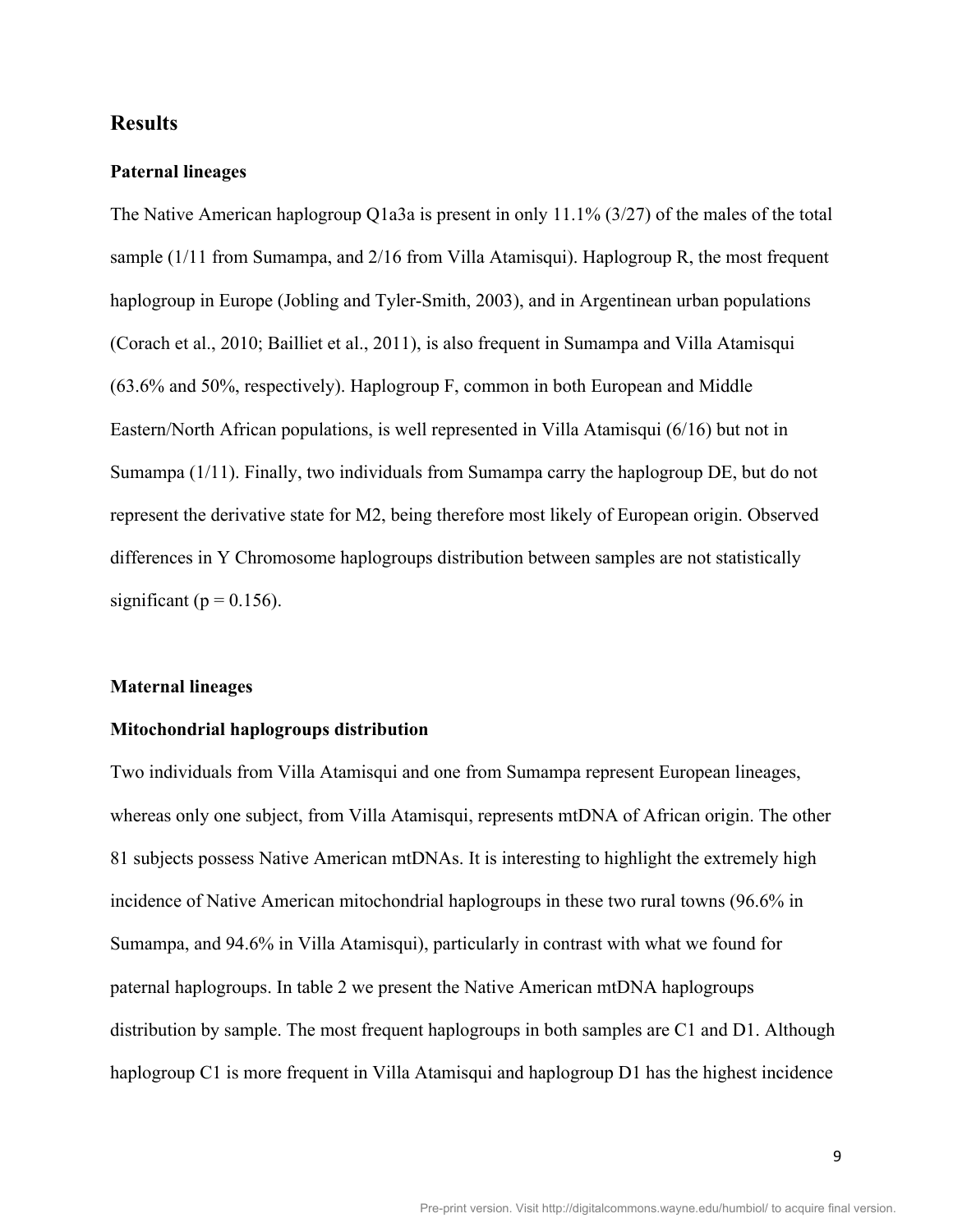in Sumampa, differences are not statistically significant ( $p = 0.245$ ). For this reason, in further analyses both samples will be combined and considered as one, Santiago del Estero population (SGO).

#### **Analysis of mtDNA sequences**

Fifty nine different haplotypes were found among the 81 subjects that possess Native American mtDNAs (see Appendix 1). Below we provide a description and comments about the distribution and phylogeographic relationships of the mtDNA haplotypes found in Santiago del Estero and other 12 populations from Argentina, based on HVR-I sequences (Table 3) . Networks for haplogroups C1 and D1 are presented in Figure 3 and Figure 4. Networks for haplogroups A2 and B2 are not shown because they do not present any geographic structure that could help in clarifying phylogeographic relationships.

**Haplogroup A2.** Most of the individuals (8/15) represent the nodal motif A2. There are two haplotypes shared with other populations: h2 shows a transition in site 16189 (considered as hotspot, Soares et al., 2009) and h3 lacks the diagnostic site 16111, pattern already observed in individuals from Córdoba (García, 2011), Mapuches from the Argentinean Patagonia (Ginther et al., 1993), and one Pilagá from the Gran Chaco region (Cabana et al., 2006).

**Haplogroup B2**. Three individuals present the nodal haplotype and the other 5 present several mutational steps from the nodal. One haplotype (h7) is shared with three individuals from Córdoba (García, 2011). Partial matches for h6 and h9 were found in 6 individuals from Azampay (province of Catamarca; Ramallo, 2010), and in 7 of the 19 ancient samples from the Pampa Grande site (province of Salta), dated at 1300 BP (Carnese et al., 2010, not included on the network). Other two partial matches (at one mutational step) were found for the h11 in one Toba and one Wichí from the Gran Chaco (Cabana et al., 2006).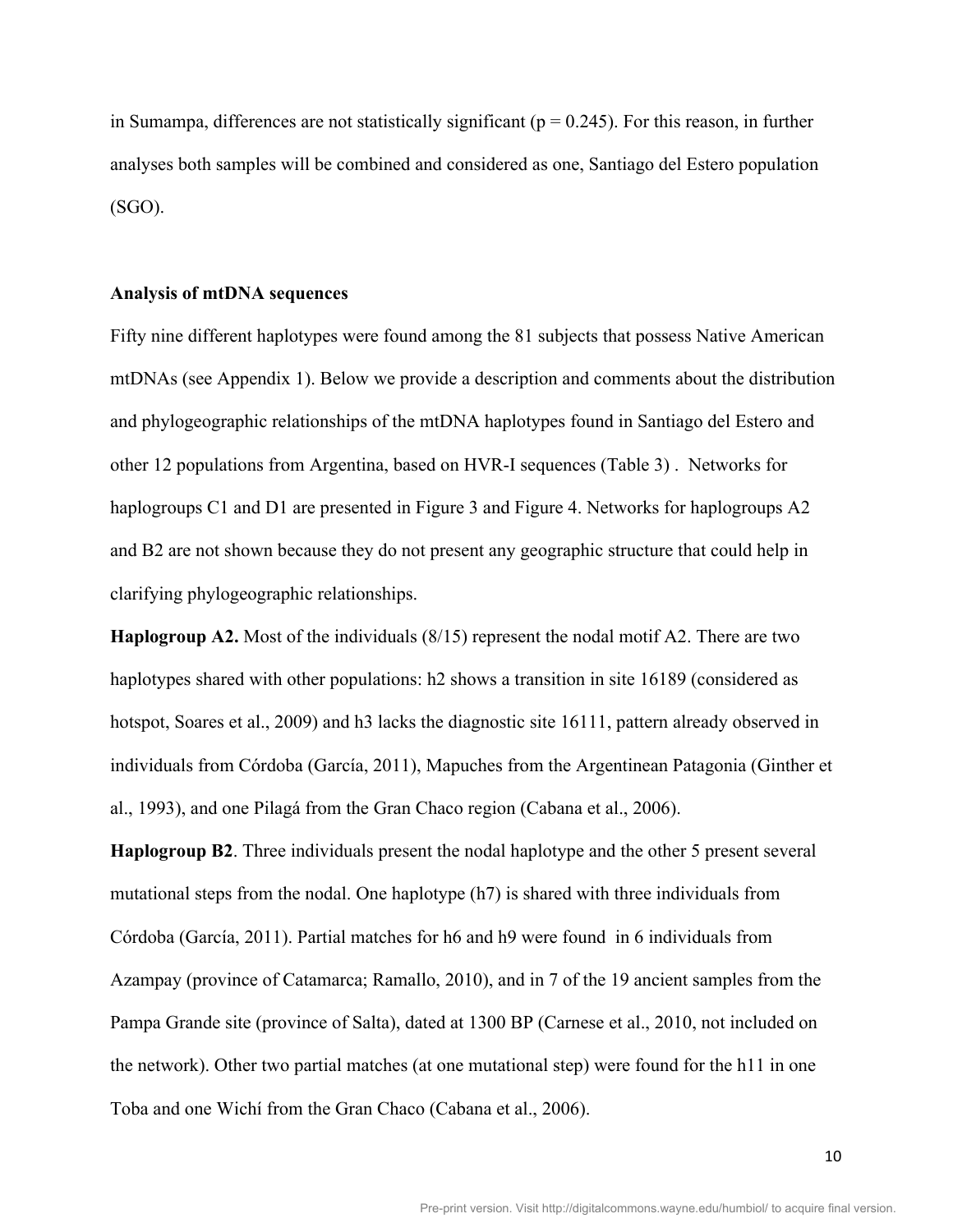**Haplogroup C1** (figure 3). Most of the individuals included in the haplogroup C1 ( $n = 36$ ) present nodal haplotypes for C1b (7 individuals, transition at 493 is not included in the network) and C1d (11), widely shared with other South American populations. There are two haplotypes (h14 and h21) shared with individuals from Gran Chaco populations (Cabana et al., 2006), one shared with Córdoba (h15, García, 2011) and other (h16) shared with both populations.

**Haplogroup D1** (figure 4)**.** The nodal haplotype D1 was found in only one individual. Most of the subjects (15/22) assigned to the haplogroup D1 belong to the recently defined subhaplogroup D1*j* (Bodner et al., 2012), that is characteristic of other populations of central Argentina, as Córdoba and San Luis (García et al., 2012), and Catamarca (Tamm et al., 2007). H26, found in 5 individuals from Santiago del Estero, was already observed in 3 individual from Córdoba (García, 2011) and two individuals from Gran Chaco populations (Cabana et al., 2006). Finally, h28 is shared with two inhabitants of Córdoba (García et al., 2012), and one Mapuche from the Argentinean Patagonia (de Saint Pierre et al., 2012).

In summary, excepting in the case of nodal haplotypes, the samples from Santiago del Estero share several haplotypes with populations from the Sierras Centrales (mostly from Córdoba), and a few haplotypes with the Gran Chaco populations, revealing a strong geographic structure.

#### **Distance Analysis**

The bidimensional plot representing variation in mtDNA HVR-I among 39 population samples from the Southern Cone, based on the Kimura 2-parameters distances (Figure 2), reveals some geographic structure. The subtropical forest tribes, with high frequency of haplotypes included in haplogroup A2, are scattered along the second axis at the extreme right side of the plot. The Gran Chaco, lowlands of Bolivia, and Tierra del Fuego-Patagonia samples fall along the first axis, more or less around the center of the cluster but also exhibiting some geographic structure.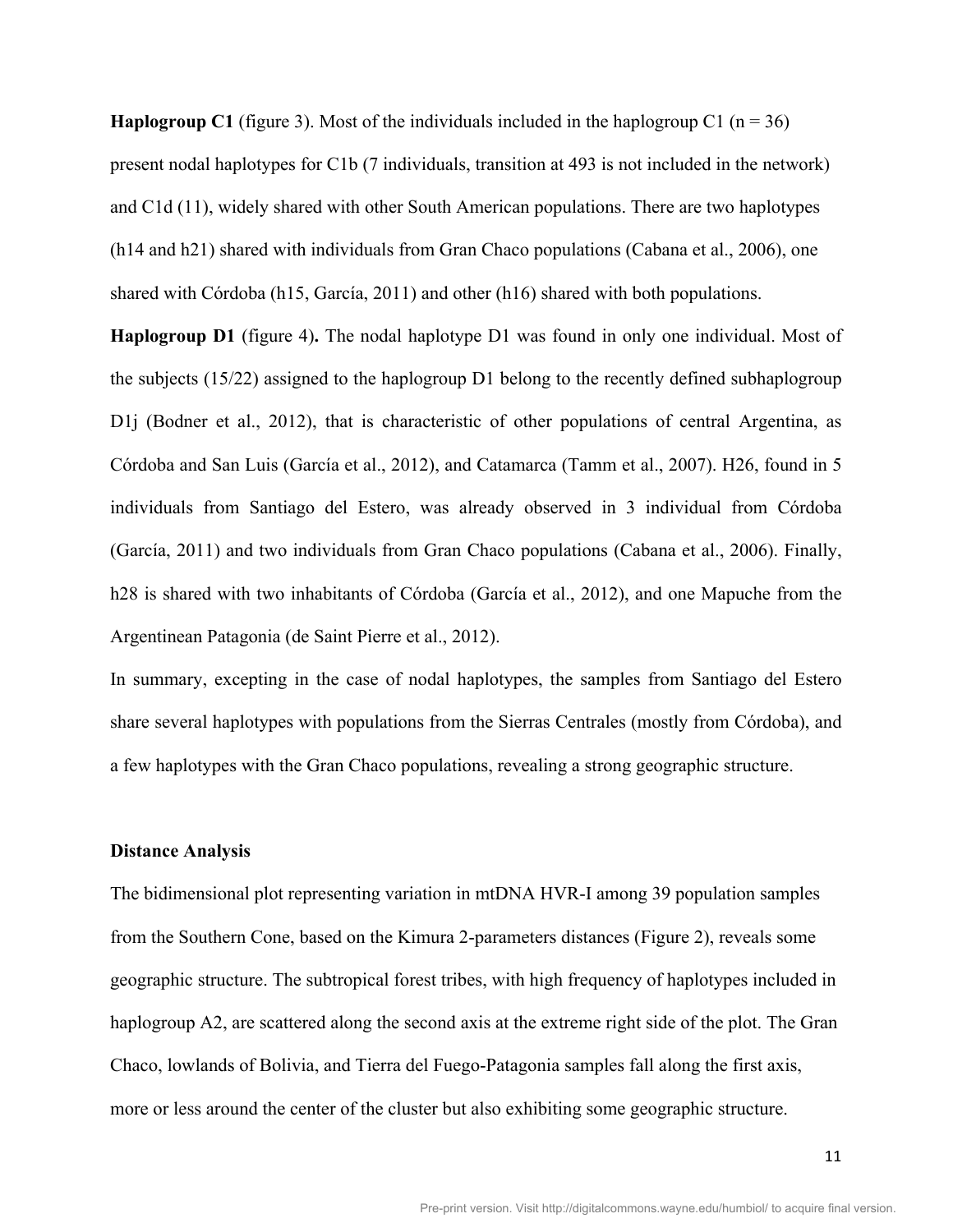Ayoreo (AYO) and Aché (ACHE), two populations that have experienced marked diversity reduction, most probably due to founder effect, are found as outliers on the left and the top borders of the plot, respectively. Of the particular interest in this study, we observe that 4 of the 5 samples from the Sierras Pampeanas region cluster close to each other, showing the sample of Santiago del Estero has the shortest distance with Córdoba. On the left side of the plot, the fifth sample of the region (Azampay, AZA), is close to its neighbor Andean populations, all characterized by high incidence of B2 lineages.

#### **Analysis of molecular variance**

The analysis of molecular variance for Native American lineages based on mtDNA HVR-I sequences among Southern Cone populations is presented in Table 4. In first place, we introduced in the analysis all populations together, separating them into six cultural-geographic groups: Sierras Pampeanas, Tierra del Fuego-Patagonia, Gran Chaco, Subtropical Forests, Central Andes, and Lowlands of Bolivia, using data from the populations listed in Table 1. As is a rule in human populations, most of the variance observed was due to the intrapopulation variability. At the first geographical level, considering all the 39 population samples, it can be seen that the among-groups variation is smaller than the value for the among-populations/withingroups variance. Both values are relatively high and statistically significant. When we removed from the analysis the two outliers observed in the distance analysis (Ayoreo and Aché), the among-groups variation became larger than the among-populations/within-groups variance, since the extreme differentiation of these two populations inflate the within-groups variance. Separate analyses for each region reveal that the Subtropical Forests populations are substantially more variable than the other Southern Cone groups,a fact that had previously been observed (Demarchi et al., 2005; Tarazona-Santos et al., 2001). On the other extreme, the populations from the

12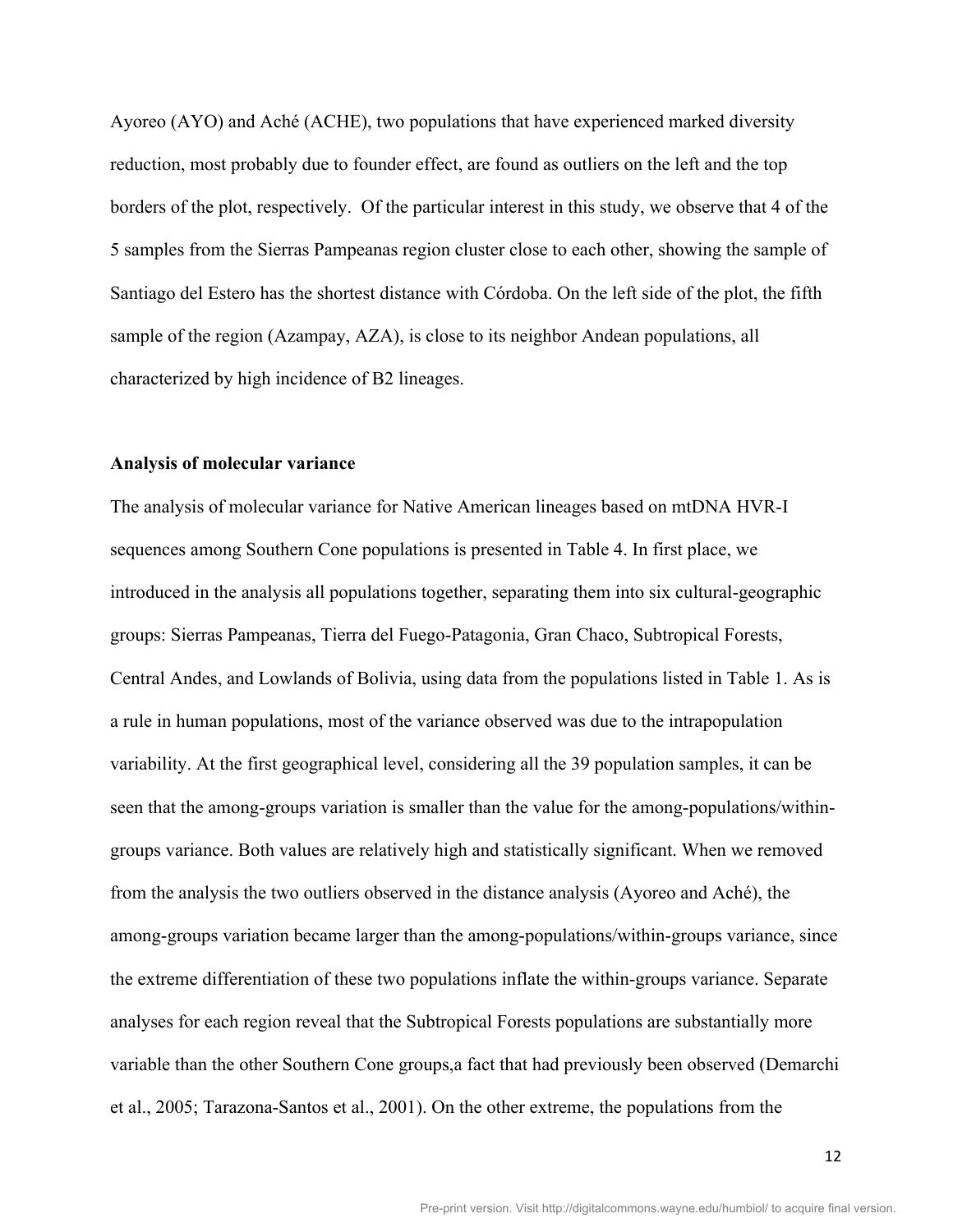lowlands of Bolivia show small, non significant, differentiation. The Sierras Pampeanas populations present intermediate, statistically significant, differentiation. However, a more detailed analysis reveals that the  $F_{ST}$  value between Santiago del Estero and Córdoba is extremely low  $(F_{ST} = 0.0016, p = 0.291)$ , less than tenfold observed between Santiago del Estero and the other populations of the region (data not shown).

# **Discussion**

This work constitutes the first study that examines the genetic variability of human populations in the province of Santiago del Estero. In agreement with what has already been found in numerous other studies carried out in Latin American populations, the survival of indigenous paternal lineages in this population is relatively low. In contrast, the persistence of maternal lineages of Native American origin is extremely high. This is the typical pattern found in Latin American populations, a consequence of asymmetric gene flow, resulting in a population composed of a paternal component mostly European and a predominantly Native American maternal component [see Wang et al. (2008) and literature therein]. However, in spite of this precedent, it is still remarkable to find that the maternal gene pool of the populations of southern Santiago del Estero is almost exclusively of American origin (95%), a proportion even higher than what it is found in some Native American settlements. This finding is most likely due to the relatively low incidence of the 20th century European migratory wave in this region and the survival for long time – from 1612 to early 19th century - of "pueblos de indios" in these two villages (Palomeque, 2000; Grosso, 2008).

The census ordered by Carlos III, in 1778, recorded the population using the categories "Spaniards", "Indians", "free Negroes, Zambos, and Mulattoes", and "Slaves". The records show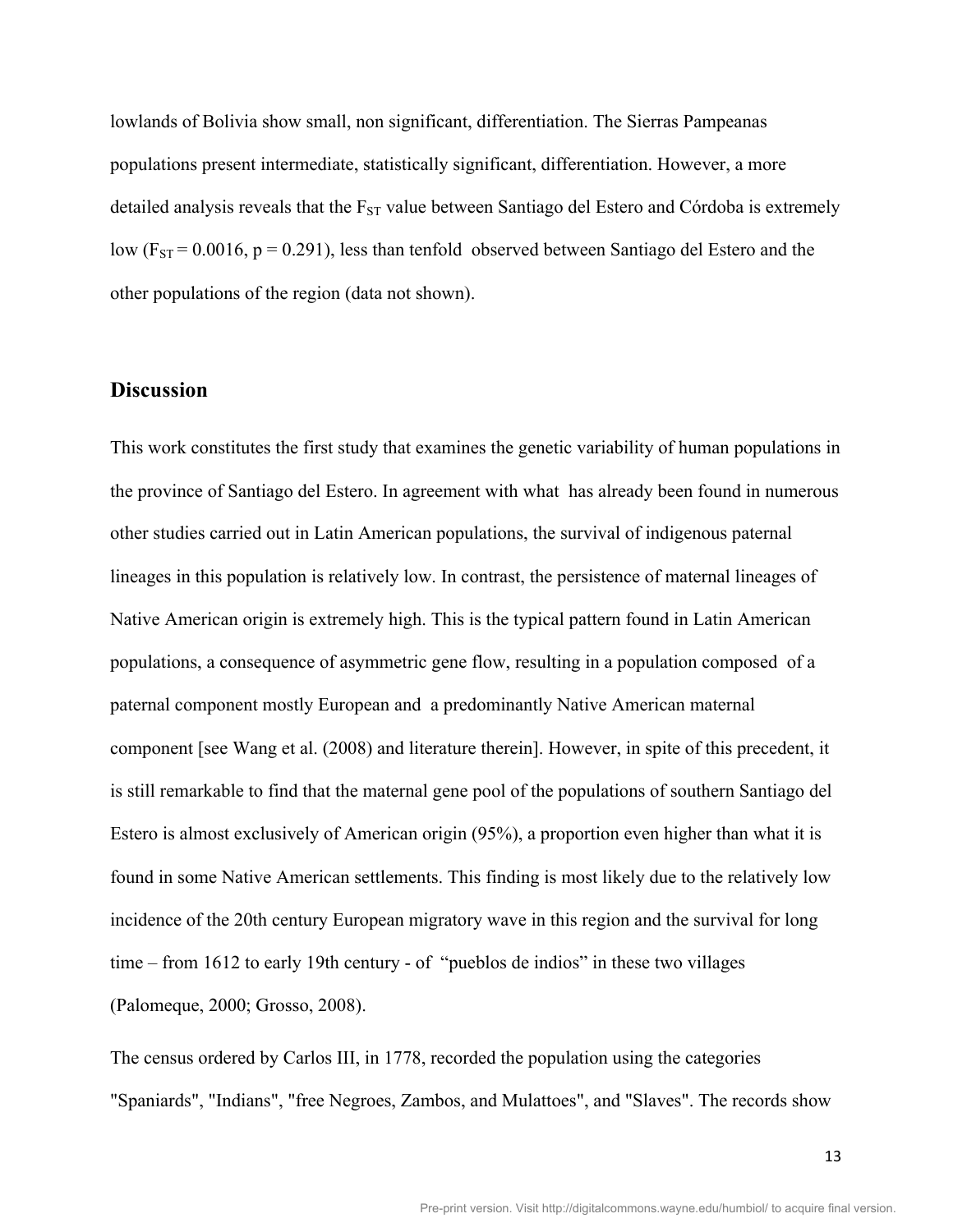that Soconcho (currently Villa Atamisqui) and Sumampa parishes were particularly contrasting: while Soconcho parish was composed by an Indian majority (94%), Sumampa presented a majority of African descents (90%, mostly within the category "free Negroes, Zambos, and Mulattoes") (Grosso, 2008). Despite this apparently contradictory history, at present we did not observe genetic differences between the two populations. Whereas Villa Atamisqui shows an incidence of maternal Native American lineages (similar to that recorded as Indians in the 1778's census in the former Soconcho parish), the high incidence of African descendants in Sumampa, reported in that census, is not reflected in the gene pool of the current population. Trying to shed light on that marked lack of agreement, Grosso (2008) states that, in colonial times, those Indians who did not pay tribute to the Spanish crown (because they were free or were not living at the time in their village of origin), were usually included in the loosely defined census category "free Negroes, Zambos, and Mulattoes". Under the same scenario, the absence of African lineages found in the current population of Sumampa could be reflecting an inaccurate categorization that denied the existence of free Indians, incorporating them into the category "free Negroes, Zambos, and Mulattoes". Even though the censuses carried out in colonial times enable us to obtain valuable information, they should be considered with extreme care (Faberman 2008). At the regional level, and in despite the archeological record which suggests that Santiago del Estero late pre-Hispanic groups were strongly influenced by Andean cultures (Bonnin and Laguens, 2000; Palomeque, 2000; Taboada and Angiorama, 2010), we did not found any genetic evidence that this relationship was associated to a significant gene flow--at least in the

populations share many haplotypes with other Sierras Pampeanas populations, particularly with Córdoba. There are no significant statistical differences for considering them as separate

populations that occupy the southern portion of the province. On the other hand, these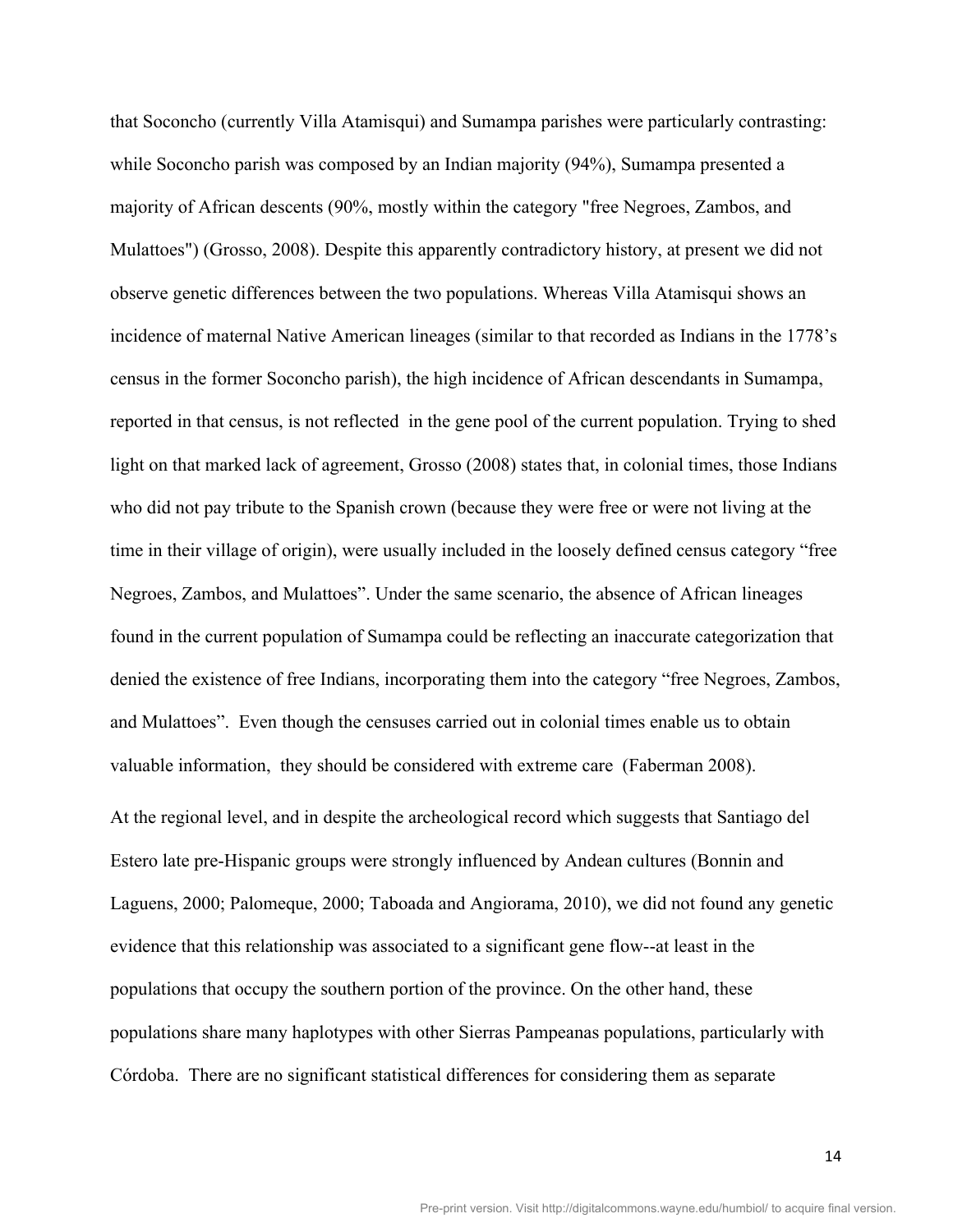populations, although Santiago del Estero populations, unlike Córdoba, shares several haplotypes with the Gran Chaco populations,-- probably as result of gene flow due to the closer geographic distances.

It is particularly interesting to note the high incidence of the recently described subhaplogroup D1*j* in the Santiago del Estero population (19%). The high frequency of this lineage across central and northwestern Argentina was already reported by our group (García et al., 2012). That study, which included the same D1 sequences analyzed in this work, strongly supported the hypothesis of a local origin for subhaplogroup D1j. The existence of a putative ancestral lineage, carrying the transitions 152 16311, present in 4 of the other D1 haplotypes, and only found in this region, give additional support for a scenario of local origin for D1j. As mentioned in that study, the restricted geographical distribution of D1j in other regions of South America suggests the existence of an ancient metapopulation (with this lineage serving as its genetic signature) covering the Sierras Pampeanas (García et al., 2012). This close genetic relationships is reflected in the bidimensional plot among four of the five populations of the Sierras Pampeanas region.

**Acknowledgments.** We thank the participants for their cooperation during the collection of biological samples. Many thanks to Michael H. Crawford for a critical review of an earlier version of the manuscript. Thanks also to Mariana Fabra who helped during the fieldwork. Angelina García and Rodrigo Nores are postdoctoral fellows, Maia Pauro is a doctoral fellow, and Darío Demarchi is a Research Career Member of the Consejo Nacional de Investigaciones Científicas y Técnicas de la República Argentina (CONICET).

This investigation was funded by ANPCyT through grant PICT 2007-1549, by CONICET through grant PIP 2010-1, and by SECyT (Universidad Nacional de Córdoba).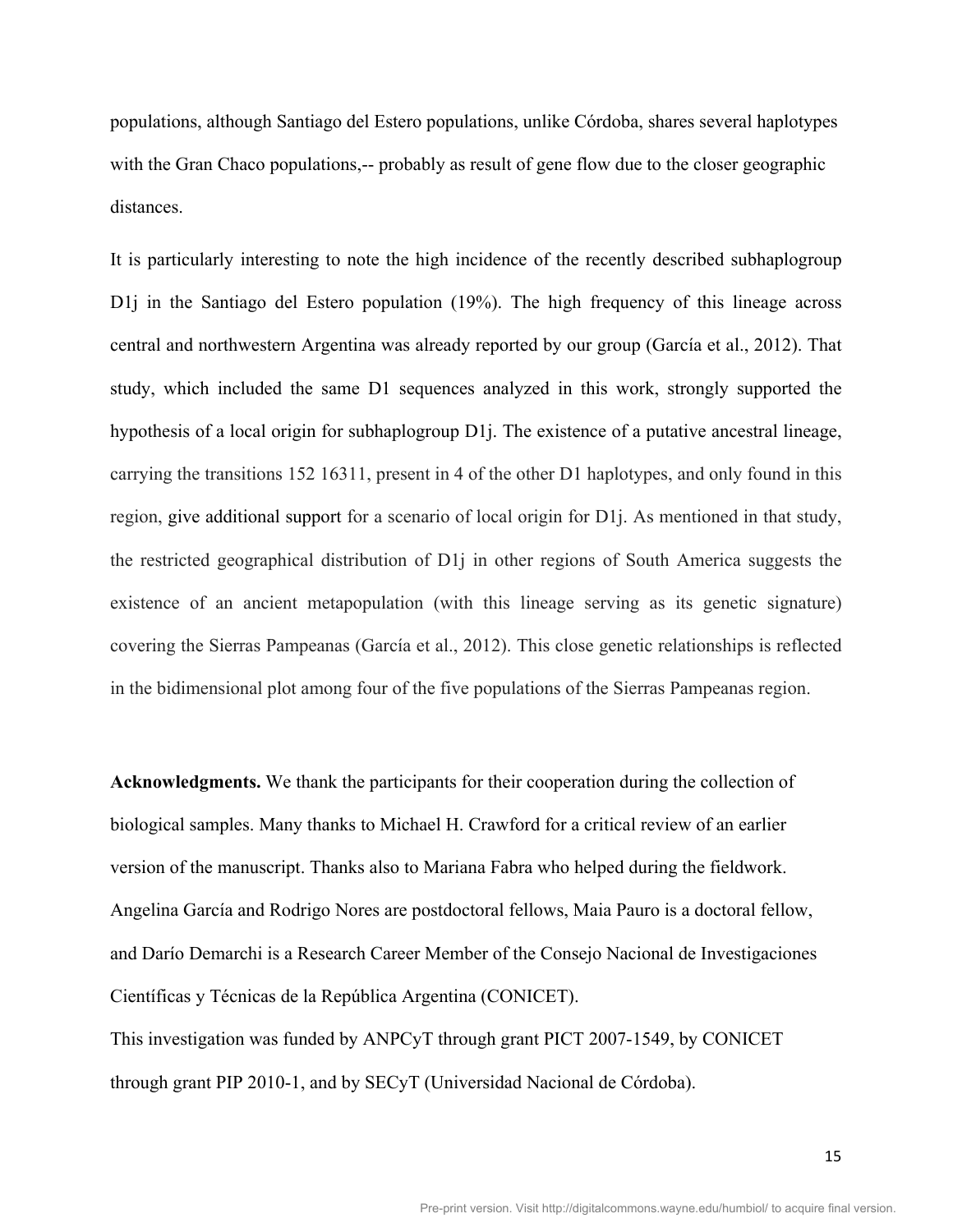#### **Literature cited**

- Bailliet G, Ramallo V, Muzzio M et al. 2011. Antecedentes y nuevos aportes en el estudio del Cromosoma Y en poblaciones humanas sudamericanas. Journal of Basic and Applied Genetics. 22:1-9.
- Bandelt HJ, Forster P, Sykes BC, Richards MB. 1995. Mitochondrial portraits of human populations using median networks. Genet Soc Am 141:743–753.
- Barbieri C, Heggarty P, Castri L et al. 2011. Mitochondrial DNA Variability in the Titicaca Basin: Matches and Mismatches with Linguistics and Ethnohistory. American Journal of Human Biology. 23:89-99.
- Bert F, Corella A, Gené M et al. 2004. Mitochondrial DNA diversity in the Llanos de Moxos: Moxo, Movima and Yuracare Amerindian populations from Bolivia lowlands. Annals of Human Biology. 31:9-28.
- Bobillo MC, Zimmermann B, Sala A, Huber G, Röck A, Bandelt H-J, Corach D, Parson W. 2010. Amerindian mitochondrial DNA haplogroups predominate in the population of Argentina: towards a first nationwide forensic mitochondrial DNA sequence database. Int J Legal Med 124:263–268.
- Bodner M, Zimmermann B, Röck A et al. 2012. Southeast Asian diversity: first insights into the complex mtDNA structure of Laos. BCM Evolutionary Biology. 11:49.
- Bonnin M, Laguens, A. 2000. Esteros y algarrobales. Las sociedades de las sierras centrales y la llanura santiagueña. En: Nueva historia Argentina, Tomo I. Editorial Sudamericana, Buenos Aires.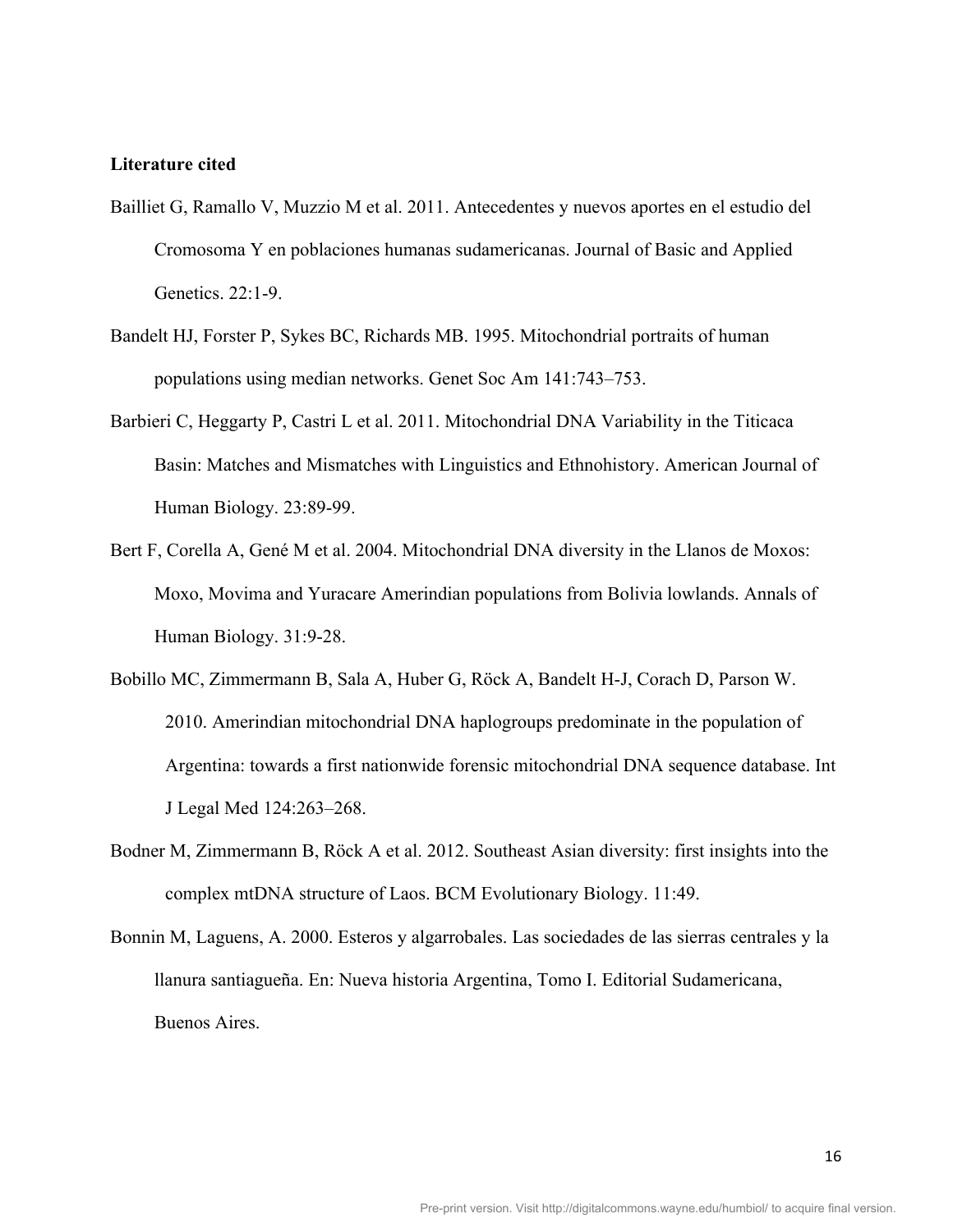- Cabana GS, Merriwether DA, Hunley K, Demarchi DA. 2006. Is the genetic structure of Gran Chaco populations unique? Interregional perspectives on native South American mitochondrial DNA variation. American Journal of Physical Anthropology. 131:108-119.
- Cardoso S, Palencia-Madrid L, Valverde L et al. 2013. Mitochondrial DNA control region data reveal high prevalence of Native American lineages in Jujuy province, NW Argentina. Forensic Science International: Genetics - 22 February (10.1016/j.fsigen.2013.01.007)
- Carnese FR, Mendisco F, Keyser C et al. 2010. Paleogenetical study of pre-Columbian samples from Pampa Grande (Salta, Argentina). Am J Phys Anthropol 141(3):452-462.
- Castro Olañeta I. 2003. Transformaciones y continuidades de sociedades indígenas en el sistema colonial El caso del pueblo de indios de Quilino a principios del siglo XVII. Unpublished Bachelor thesis. Universidad Nacional de Córdoba, Córdoba, Argentina.
- Cocilovo JA. 1984. Una nueva aproximación al conocimiento de la población prehistórica de la provincia de Córdoba. Comechingonia, Año 2, Nro.3:85-104.
- Cocilovo JA y Di Rienzo J. 1984-1985. Un modelo biológico para el estudio del doblamiento prehispánico del territorio argentino. Correlación fenético-espacial. Relaciones de la Sociedad Argentina de Antropología, Tomo XVI: 119-135, Buenos Aires, Argentina.
- Corach D, Lao O, Bobillo C et al.. 2010. Inferring continental ancestry of argentineans from Autosomal, Y-chromosomal and mitochondrial DNA. Annals Human Genetics, Vol.74, No.1, pp.65-76.
- Crandall KA, Templeton AR. 1993. Empirical tests of some predictions from coalescent theory with applications to intraspecific phylogeny reconstruction. Genetics 134:959–969.
- Demarchi, D., F. Salzano, M. Altuna et al. 2005. APOE polymorphism distribution among Native Americans and related populations. Ann Hum Biol, 32 (3): 351-365.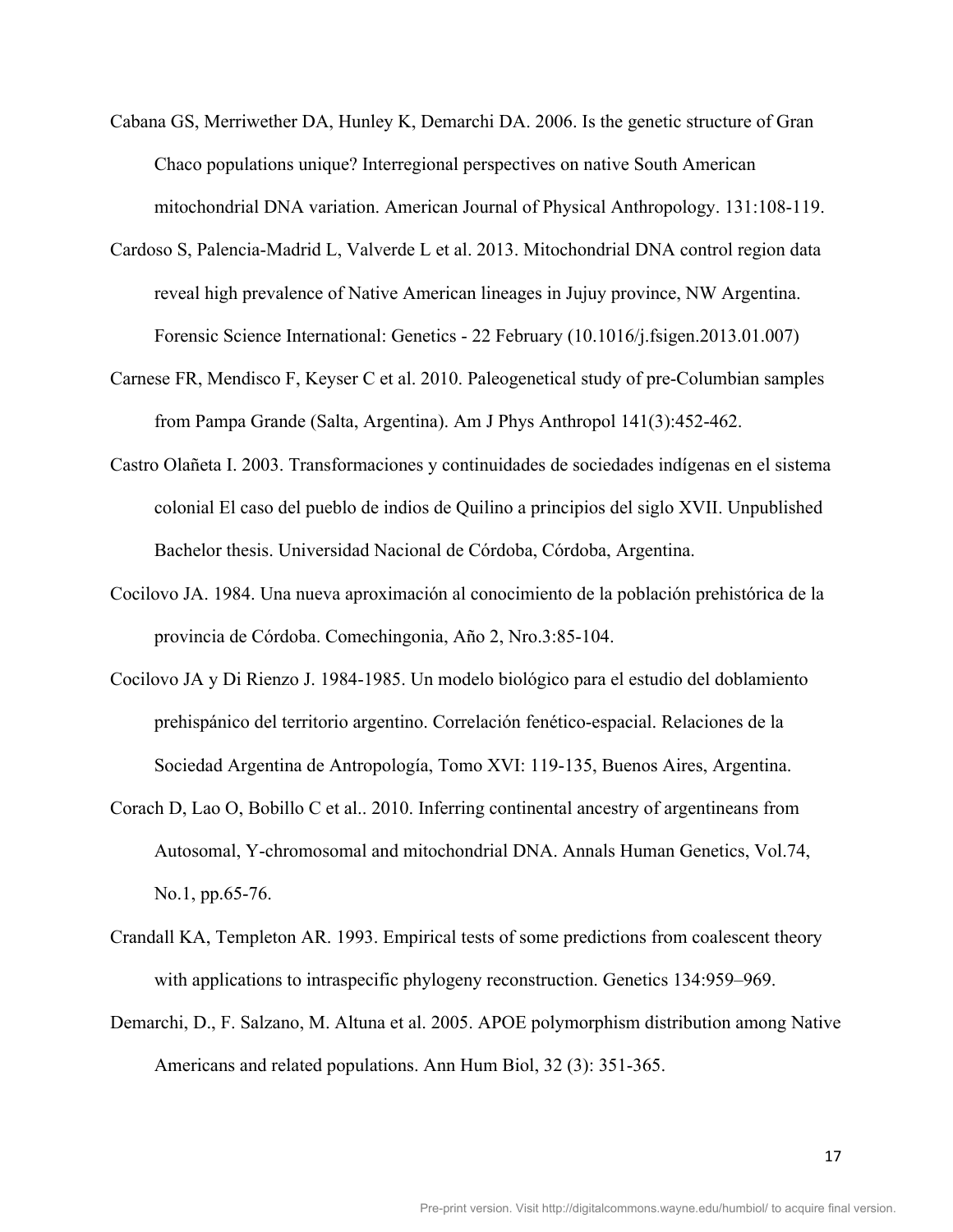- De Saint Pierre M, Bravi CM, Motti JM et al. 2012. An alternative model for the early peopling of southern South America revealed by analyses of three mitochondrial DNA haplogroups. PLoS ONE 7(9): e43486. doi:10.1371/journal.pone.0043486
- Dornelles CL, Battilana J, Fagundes NJ et al. 2004. Mitochondrial DNA and Alu insertions in a genetically peculiar population: the Ayoreo Indians of Bolivia and Paraguay. American Journal of Human Biology. 16:479-488.
- Excoffier L, Smouse P, Quattro J. 1992 Analysis of molecular variance inferred from metric distances among DNA haplotypes: Application to human mitochondrial DNA restriction data. Genetics 131:479-491.
- Faberman J. 2008. Santiago del Estero y sus pueblos de indios. De las ordenanzas de Alfaro (1612) a las guerras de independencia. Andes 19: 225-250.
- Fabra M, Demarchi DA. 2012. Morfología craneofacial y estructura genética en poblaciones del centro de Argentina. Revista Argentina de Antropología Biológica. 14(1):45-56.
- Fuselli S, Tarazona-Santos E, Dupanloup I et al. 2003. Mitochondrial DNA diversity in South America and the genetic history of Andean highlanders. Molecular Biology and Evolution. 20:1682-91.
- García A, Demarchi DA. 2009. Incidence and Distribution of Native American mtDNA Haplogroups in Central Argentina. Human Biology. 81(1):59-69.
- García A. 2011. Historia evolutiva de las poblaciones originarias del actual territorio de la provincia de Córdoba: evidencias moleculares. Unpublished Ph.D. thesis. Universidad Nacional de Córdoba, Argentina.
- García A, Pauro M, Nores R et al. 2012. Phylogeography of Mitochondrial Haplogroup D1: An Early Spread of Subhaplogroup D1j from Central Argentina. American Journal of Physical Anthropology. 149(4):583-90.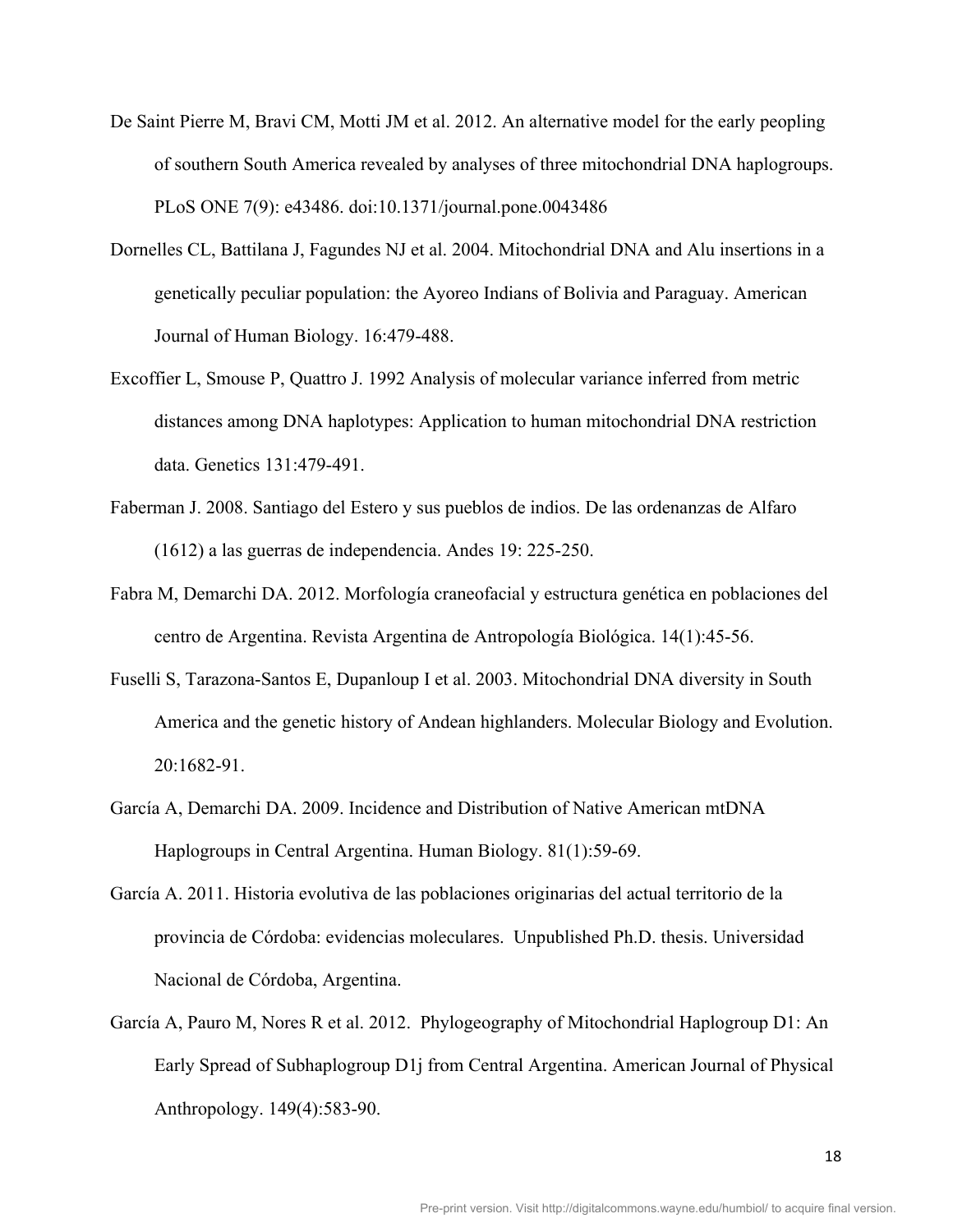- Gaya-Vidal M, Moral P, Saenz-Ruales N et al. 2011. mtDNA and Y-Chromosome Diversity in Aymaras and Quechuas From Bolivia: Different Stories and Special Genetic Traits of the Andean Altiplano Populations. Am J Phys Anthropol. 145:215-230.
- Ginther C, Corach D, Penacino GA et al. 1993. Genetic variation among the Mapuche Indians from the Patagonian region of Argentina: mitochondrial DNA sequence variation and allele frequencies of several nuclear genes. In: Pena S, Chakraborty R, Epplen J, Jeffreys A, editors. DNA fingerprinting: state of the science. Basel: Birkhauser Verlag. p 211-219.
- Grosso JL. 2008. Indios muertos, negros invisibles. Encuentro Grupo Editor, Córdoba, Argentina.
- Hammer MF, Horai S. 1995. Y chromosomal DNA variation and the peopling of Japan. American Journal of Human Genetics. 56(4):951-962.
- Hammer MF, Karafet TM, Redd AJ et al. 2001. Hierarchical patterns of global human Ychromosome diversity. Molecular Biology Evolution. 18:1189-1203.
- Jobling MA, Tyler-Smith C. 2003. The human Y chromosome: An evolutionary marker comes of age. National Review of Genetics, Vol.4, pp.598–612.
- Jobling MA, Hurles ME, Tyler-Smith C. 2004. Human Evolutionary Genetics: Origins, Peoples and Disease London/New York: Garland Science Publishing.
- Karafet TM, Zegura SL, Posukh O et al. 1999. Ancestral Asian source(s) of New World Ychromosome founder haplotypes. American Journal of Human Genetics. 64:817-831.
- Karafet TM, Mendez FL, Meilerman MB et al. 2008. New binary polymorphisms reshape and increase resolution of the human Y chromosomal haplogroup tree. Genome Research. 18:830-838.
- Kimura M. 1980. A simple method for estimating evolutionary rate of base substitution through comparative studies of nucleotide sequences. J. Mol. Evol. 16:111-120.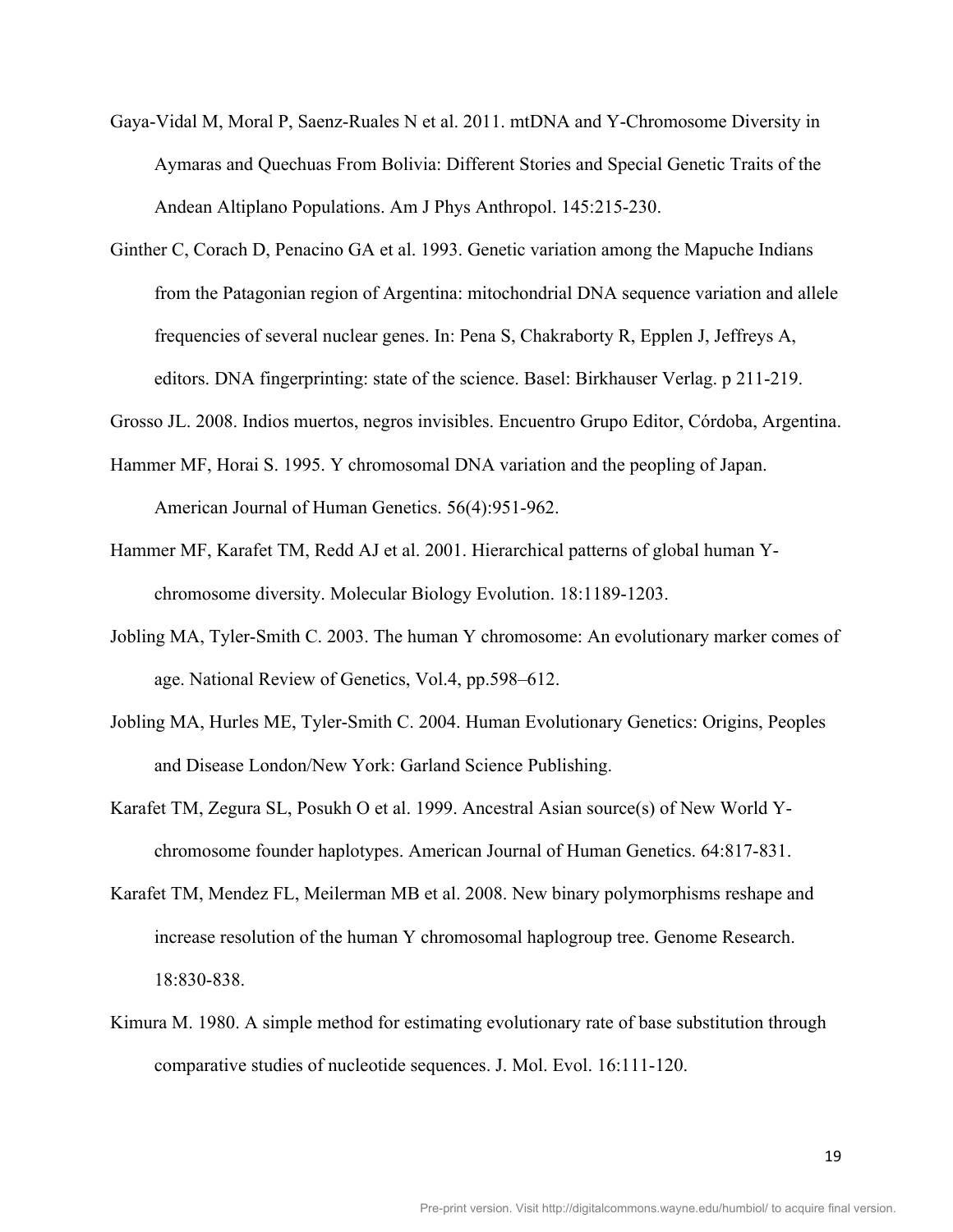- Kloss-Brandstaetter A, Pacher D, Schoenherr S et al. 2010. HaploGrep: a fast and reliable algorithm for automatic classification of mitochondrial DNA haplogroups http://www.haplogrep.uibk.ac.at doi: 10.1002/humu.21382
- Kruskal J. 1964. Multidimensional scaling by optimizing goodness of fit to a nonmetric hypothesis. Psychometrika. 29:1-27.
- Lewis CM, Lizárraga B, Titi RY et al. 2007. Mitochondrial DNA and the Peopling of South America. Human Biology, 79 (2): 159-178.
- Marrero AR, Silva-Junior WA, Bravi CM et al. 2007. Demographic and Evolutionary Trajectories of the Guarani and Kaingang Natives of Brazil. American Journal of Physical Anthropology.132:301-310.
- Moraga Ml, Rocco P, Miquel JF et al. 2000. Mitochondrial DNA polymorphisms in Chilean aboriginal populations: implications for the peopling of the southern cone of the continent. American Journal of Physical Anthropology. 113(1):19-29.
- Palomeque S. 2000. El mundo indígena. Siglos XVI-XVIII. En: Nueva historia Argentina, Tomo II. Editorial Sudamericana, Buenos Aires.
- Pauro M, García A, Bravi CM, Demarchi DA. 2010. Distribución de haplogrupos mitocondriales alóctonos en poblaciones rurales de Córdoba y San Luis. Revista Argentina de Antropología Biológica. 12(1):47-55.
- Pellegrino A. 2002. La migración internacional en América Latina. Tendencias y perfiles de los migrantes. Conferencia Hemisférica sobre Migración Internacional: Derechos Humanos y Trata de Personas. Santiago de Chile.
- Piana J. 1992. Los indígenas de Córdoba bajo el régimen colonial 1570-1620. Pp. 362. Dirección General de Publicaciones, Universidad Nacional de Córdoba, Argentina.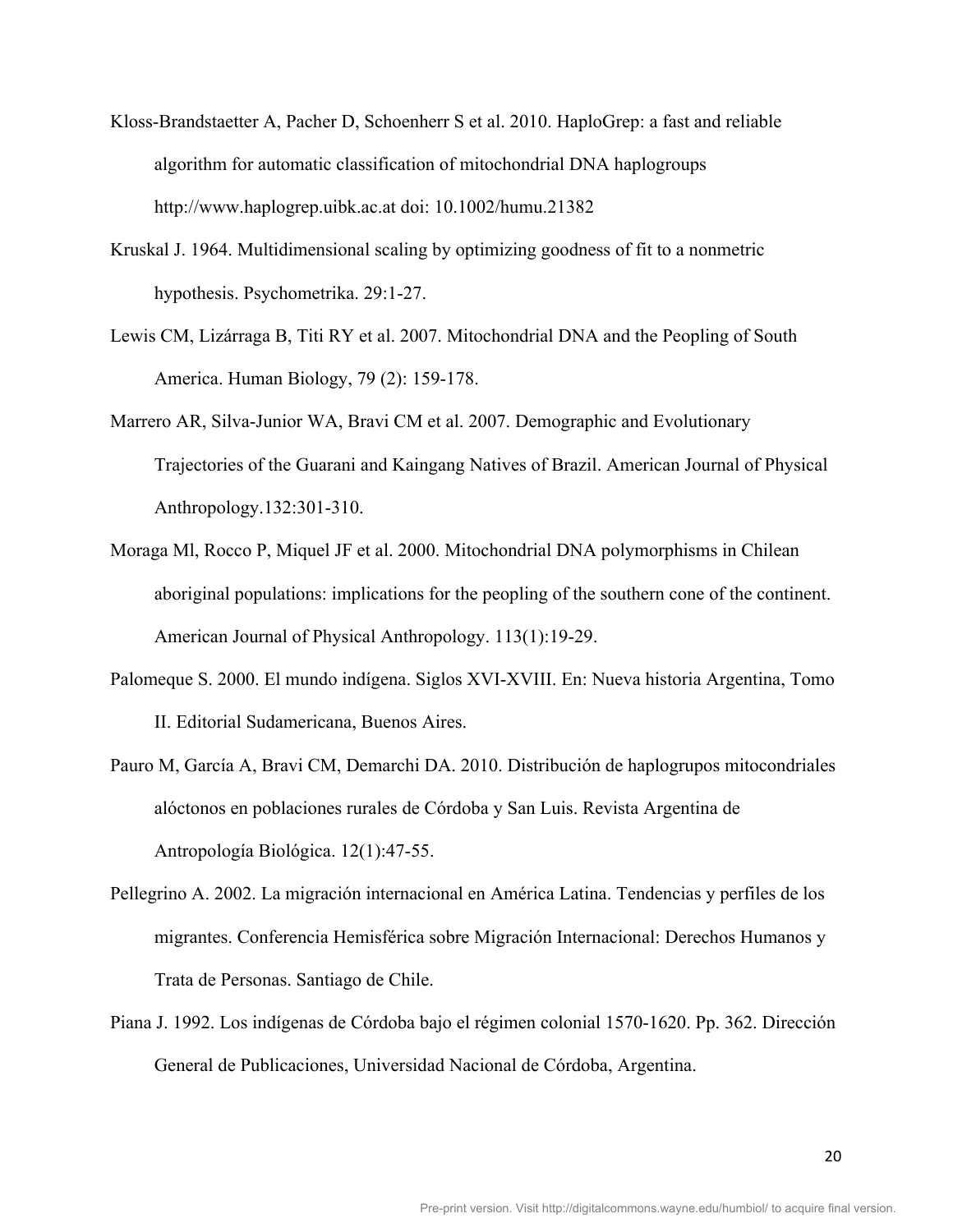- Ramallo V. 2009. Caracterización del perfil genético de la población actual de Azampay, Catamarca. Unpublished Ph.D. thesis. Universidad Nacional de la Plata, Argentina.
- Raymond M, Rousset F. 1995 An exact test for population differentiation. Evolution. 49:1280- 1283.
- Rocco P, Morales C, Moraga M et al. 2002. Composición genética de la población chilena: Distribución de polimorfismos de DNA mitocondrial en grupos originarios y en la población mixta de Santiago. Revista Médica de Chile. 130:125-131.
- Sala A, Argüelles CF, Marino M et al. 2010. Genetic Analysis of Six Communities of Mbyá-Guaraní Inhabiting Northeastern Argentina by Means of Nuclear and Mitochondrial Polymorphic Markers. Human Biology 82(4):433-456.
- Sánchez Albornoz N. 1994. La población de América Latina: desde los tiempos precolombinos al año 2025. Alianza Universidad. Madrid.
- Sans M. 2000. Admixture studies in Latin America: from the 20th to the 21st century. Human Biology 72:155-177.
- Schmitt R, Bonatto SL, Freitas LB et al. 2004. Extremely limited mitochondrial DNA variability among the Aché Natives of Paraguay. Annals of Human Biology. 31:87-94.
- Seielstad MT, Hebert JM, Lin AA et al. 1994. Construction of human Y-chromosomal haplotypes using a new polymorphic A to G transition. Human Molecular Genetics. 3(12):2159-61.
- Soares P, Ermini L, Thomson N et al. 2009. Correcting for purifying selection: an improved human mitochondrial molecular clock. American Journal of Human Genetics. 84:740-759.
- Su B, Xiao J, Underhill P et al. 1999. Y-chromosome evidence for a northward migration of modern humans into Eastern Asia during the last Ice Age. American Journal of Human Genetics. 65:1718-1724.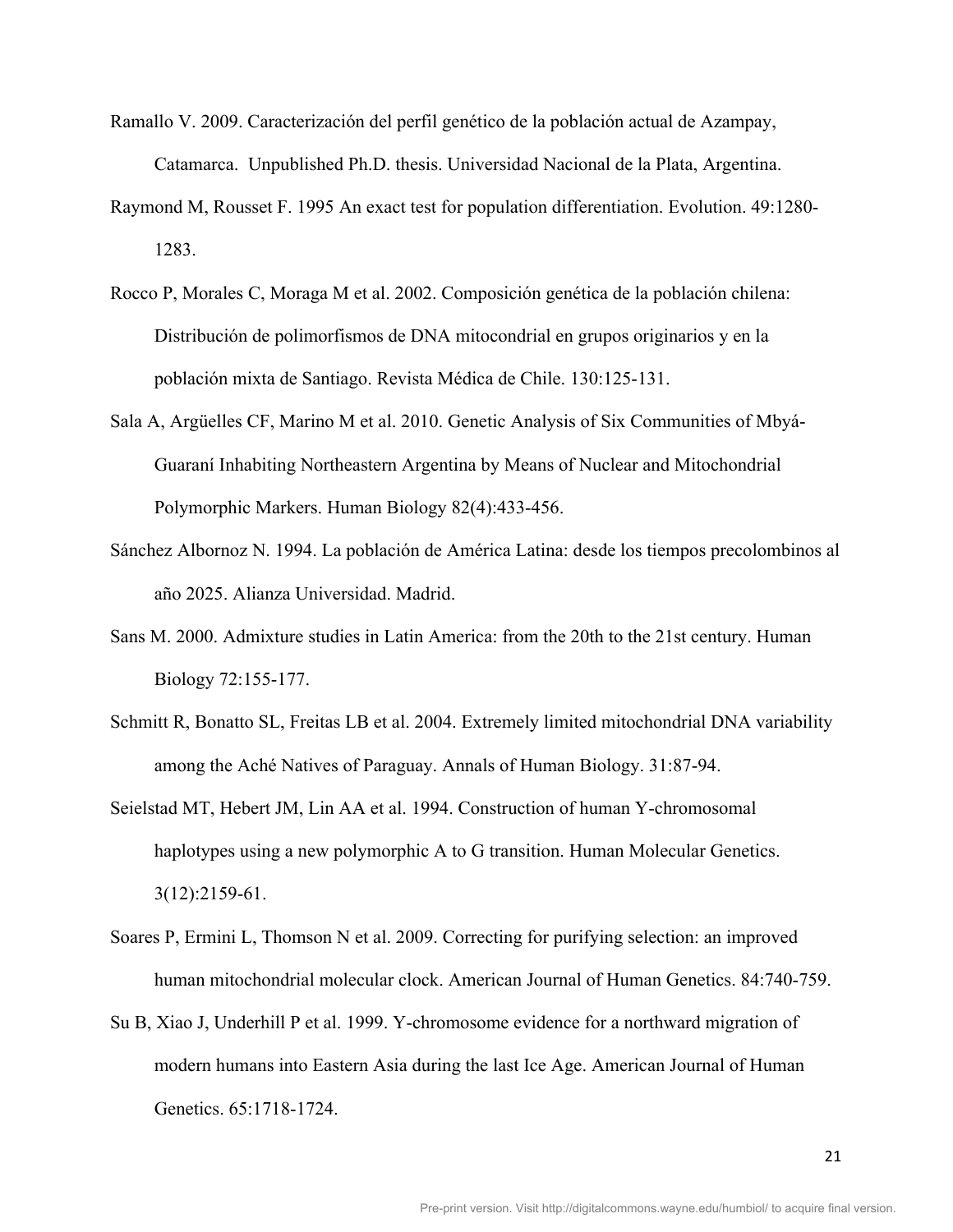- Taboada C, Angiorama C I. 2010. Metales, textilería y cerámica: tres líneas de análisis para pensar una vinculación entre los habitantes de la llanura santiagueña y el Tawantinsuyu. Memoria Americana. 18: 11-41
- Tamm E, Kivisild T, Reidla M et al. 2007. Beringian Standstill and Spread of Native American Founders. PLoS ONE 2(9): e829. doi:10.1371/journal.pone.0000829
- Tamura K, Dudley J, Nei M et al. 2007. MEGA4: Molecular Evolutionary Genetics Analysis (MEGA) software version 4.0. Molecular Biology and Evolution. 24:1596-1599.
- Tarazona-Santos E, Carvalho-Silva DR, Pettener D et al. 2001. Genetic differentiation in South Amerindians is related to environmental and cultural diversity: evidence from the Y chromosome. Am J Hum Genet. 68(6):1485-96.
- Underhill PA, Jin L, Zemans R et al. 1996. A pre-Columbian Y chromosome-438 T.G. specific transition and its implications for human evolutionary history. Proceedings of the National Academy of Sciences. USA. 93:196-200.
- Underhill PA, Passarino G, Lin AA et al. 2001. The phylogeography of Y chromosome binary haplotypes and the origins of modern human populations. Ann Hum Genetics. 65:43-62.
- Van Oven M, Kayser M. 2008. Updated comprehensive phylogenetic tree of global human mitochondrial DNA variation. Human Mutation; 386-394.
- Wang S, Ray N, Rojas W et al. 2008. Geographic patterns of genome admixture in Latin American Mestizos. PLoS Genetics, 21;4(3):e1000037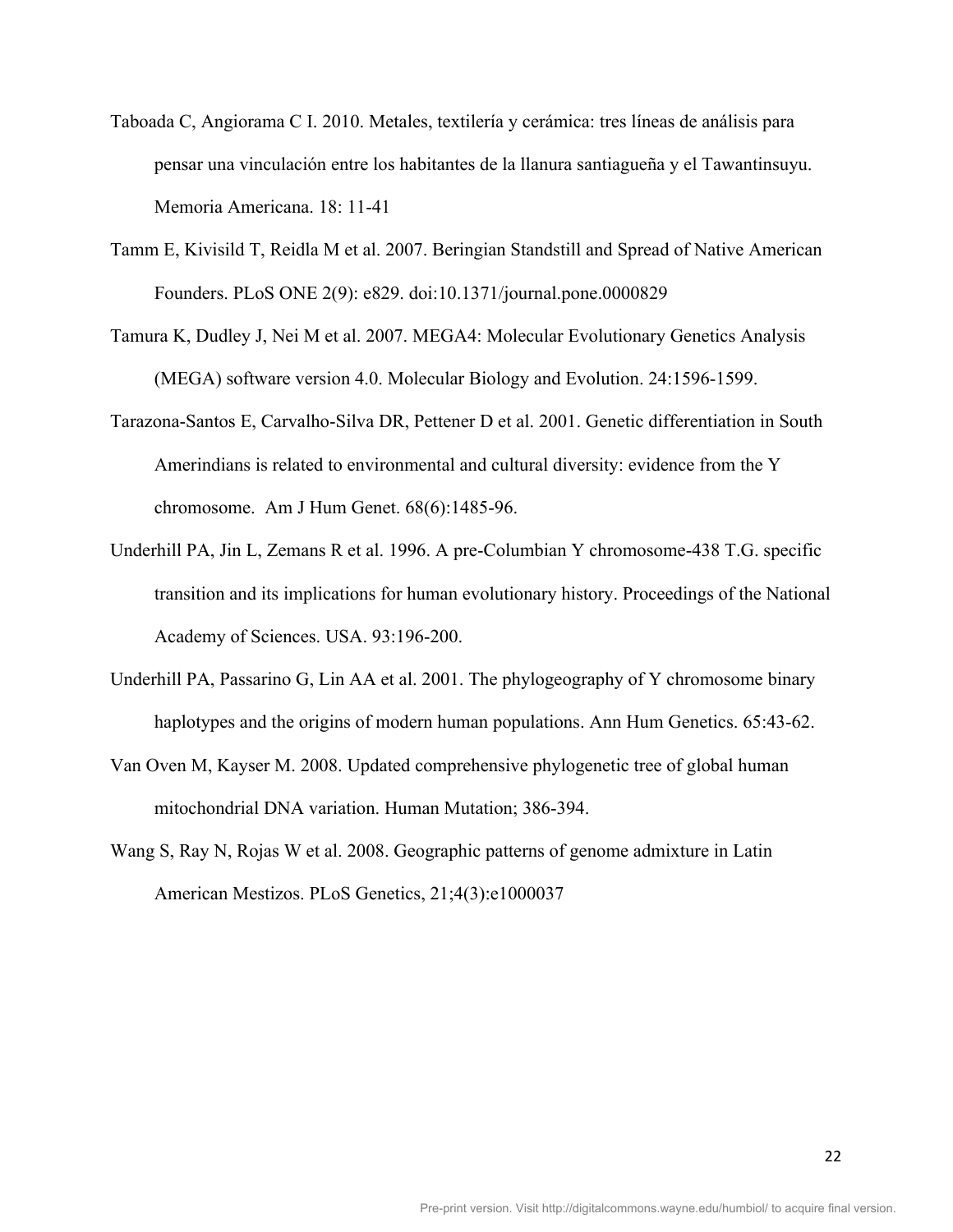| Population          | Abbrev.      | N   | Region                         | Lat $(S)$ | Long(W) | Reference                                          |
|---------------------|--------------|-----|--------------------------------|-----------|---------|----------------------------------------------------|
| Santiago del Estero | SGO          | 81  | Sierras Pampeanas, Argentina   | 28.75     | 63.38   | This work                                          |
| Córdoba             | <b>CBA</b>   | 180 | Sierras Pampeanas, Argentina   | 31.23     | 64.11   | García 2011                                        |
| San Luis            | SL           | 60  | Sierras Pampeanas, Argentina   | 32.61     | 65.24   | García 2011                                        |
| Wichí - Formosa     | <b>WFOR</b>  | 67  | Gran Chaco, Argentina          | 24.00     | 62.20   | Cabana et al., 2006                                |
| Wichí - Chaco       | <b>WCH</b>   | 32  | Gran Chaco, Argentina          | 24.60     | 61.50   | Cabana et al., 2006                                |
| Toba - Chaco        | <b>TCH</b>   | 43  | Gran Chaco, Argentina          | 26.00     | 60.60   | Cabana et al., 2006                                |
| Toba - Formosa      | <b>TFOR</b>  | 24  | Gran Chaco, Argentina          | 26.20     | 58.30   | Cabana et al., 2006                                |
| Pilagá              | PIL          | 38  | Gran Chaco, Argentina          | 24.40     | 59.60   | Cabana et al., 2006                                |
| Catamarca           | <b>CAT</b>   | 25  | Sierras Pampeanas, Argentina   | 28.28     | 65.46   | Tamm et al., 2007                                  |
| Azampay - Catamarca | <b>AZA</b>   | 118 | Sierras Pampeanas, Argentina   | 27.36     | 67.05   | Ramallo 2009                                       |
| Guarani - Misiones  | <b>GUAM</b>  | 121 | Subtropical Forests, Argentina | 25.83     | 54.33   | Sala et al., 2010                                  |
| Mapuche             | <b>MAPAR</b> | 90  | Patagonia, Argentina           | 40.36     | 68.82   | Ginther et al., 1993; de Saint Pierre et al., 2012 |
| Tehuelche           | <b>TEH</b>   | 29  | Patagonia, Argentina           | 42.21     | 66.36   | de Saint Pierre et al., 2012                       |
| Fueguinos           | <b>GUE</b>   | 36  | Patagonia, Chile               | 55.02     | 67.40   | Moraga et al., 2000; de Saint Pierre et al., 2012  |
| Mapuche             | <b>MAPCH</b> | 53  | Patagonia, Chile               | 39.29     | 72.80   | Moraga et al., 2000; de Saint Pierre et al., 2012  |
| Pehuenche           | PEH          | 66  | Patagonia, Chile               | 37.43     | 71.16   | Moraga et al., 2000; de Saint Pierre et al., 2012  |
| Kawesqar            | <b>KAW</b>   | 13  | Patagonia, Chile               | 53.08     | 70.55   | Moraga et al., 2010                                |
| Atacama             | <b>ATA</b>   | 28  | Central Andes, Chile           | 23.45     | 68.17   | de Saint Pierre et al., 2012                       |

Table 1. Southern Cone populations included in the analysis, by geographic region.

Pre-print version. Visit http://digitalcommons.wayne.edu/humbiol/ to acquire final version.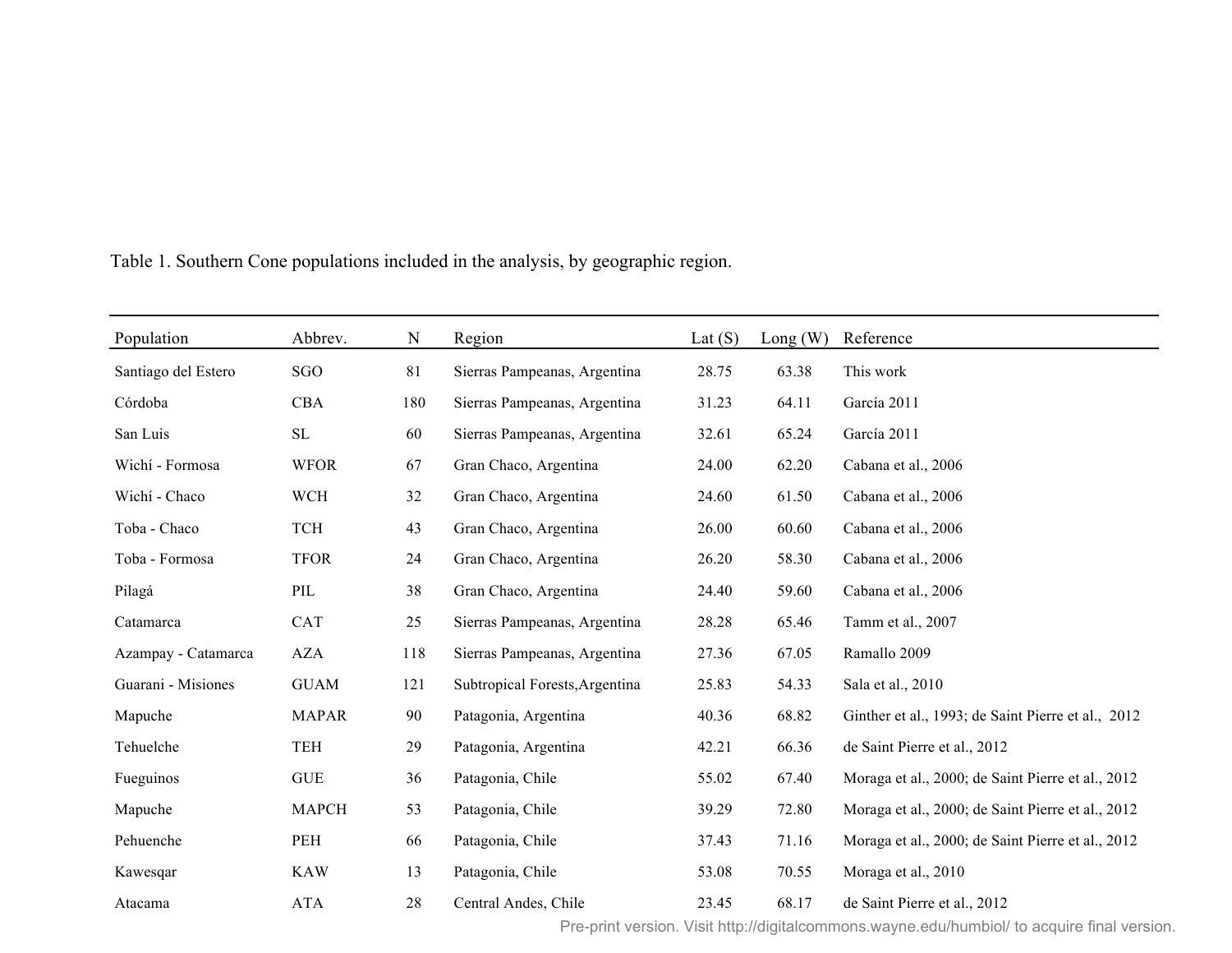| Guaraní M'byá       | <b>MBYA</b> | 24  | Subtropical Forests, Brazil   | 25.18 | 52.32 | Marrero et al., 2007   |
|---------------------|-------------|-----|-------------------------------|-------|-------|------------------------|
| Guaraní Kaiowá      | KAI         | 120 | Subtropica Forests, Brazil    | 23.06 | 55.12 | Marrero et al., 2007   |
| Guaraní Nandeva     | <b>NAN</b>  | 56  | Subtropical Forests, Brazil   | 23.48 | 54.30 | Marrero et al., 2007   |
| Kaingang Rio        | <b>KRIO</b> | 53  | Subtropical Forests, Brazil   | 27.00 | 52.00 | Marrero et al., 2007   |
| Kaingang Paraná     | <b>KPAR</b> | 21  | Subtropical Forests, Brazil   | 24.30 | 55.50 | Marrero et al., 2007   |
| Ayoreo              | <b>AYO</b>  | 91  | Gran Chaco, Paraguay          | 19.00 | 60.30 | Dornelles et al., 2004 |
| Aché                | <b>ACHE</b> | 63  | Subtropical Forests, Paraguay | 23.70 | 55.90 | Schmitt et al., 2004   |
| Ignacianos          | IGN         | 15  | Lowlands, Bolivia             | 15.10 | 66.40 | Bert et al., 2004      |
| Movima              | <b>MOV</b>  | 12  | Lowlands, Bolivia             | 14.26 | 65.53 | Bert et al., 2004      |
| Trinitare           | TRI         | 11  | Lowlands, Bolivia             | 14.00 | 65.00 | Bert et al., 2004      |
| Yuracaré            | <b>YUR</b>  | 15  | Lowlands, Bolivia             | 17.00 | 65.00 | Bert et al., 2004      |
| Aymara - Titicaca   | <b>AYM</b>  | 96  | Central Andes, Bolivia        | 16.30 | 68.80 | Gaya Vidal 2011        |
| Quechuas - Potosi   | QUE         | 93  | Central Andes, Bolivia        | 19.30 | 65.44 | Gaya Vidal 2011        |
| Arequipa            | ARE         | 22  | Central Andes, Peru           | 16.23 | 71.32 | Fuselli et al., 2003   |
| Tayacaja            | <b>TAY</b>  | 60  | Central Andes, Peru           | 12.23 | 74.52 | Fuselli et al., 2003   |
| Quechua - Puno      | QPNO        | 30  | Central Andes, Peru           | 15.50 | 70.01 | Lewis et al., 2007     |
| Aymara - Puno       | <b>APNO</b> | 14  | Central Andes, Peru           | 15.50 | 70.01 | Lewis et al., 2007     |
| Quechuas - Titicaca | <b>QTT</b>  | 37  | Central Andes, Peru           | 15.88 | 69.92 | Barbieri et al., 2011  |
| Aymara - Titicaca   | <b>ATT</b>  | 20  | Central Andes, Peru           | 15.85 | 69.96 | Barbieri et al., 2011  |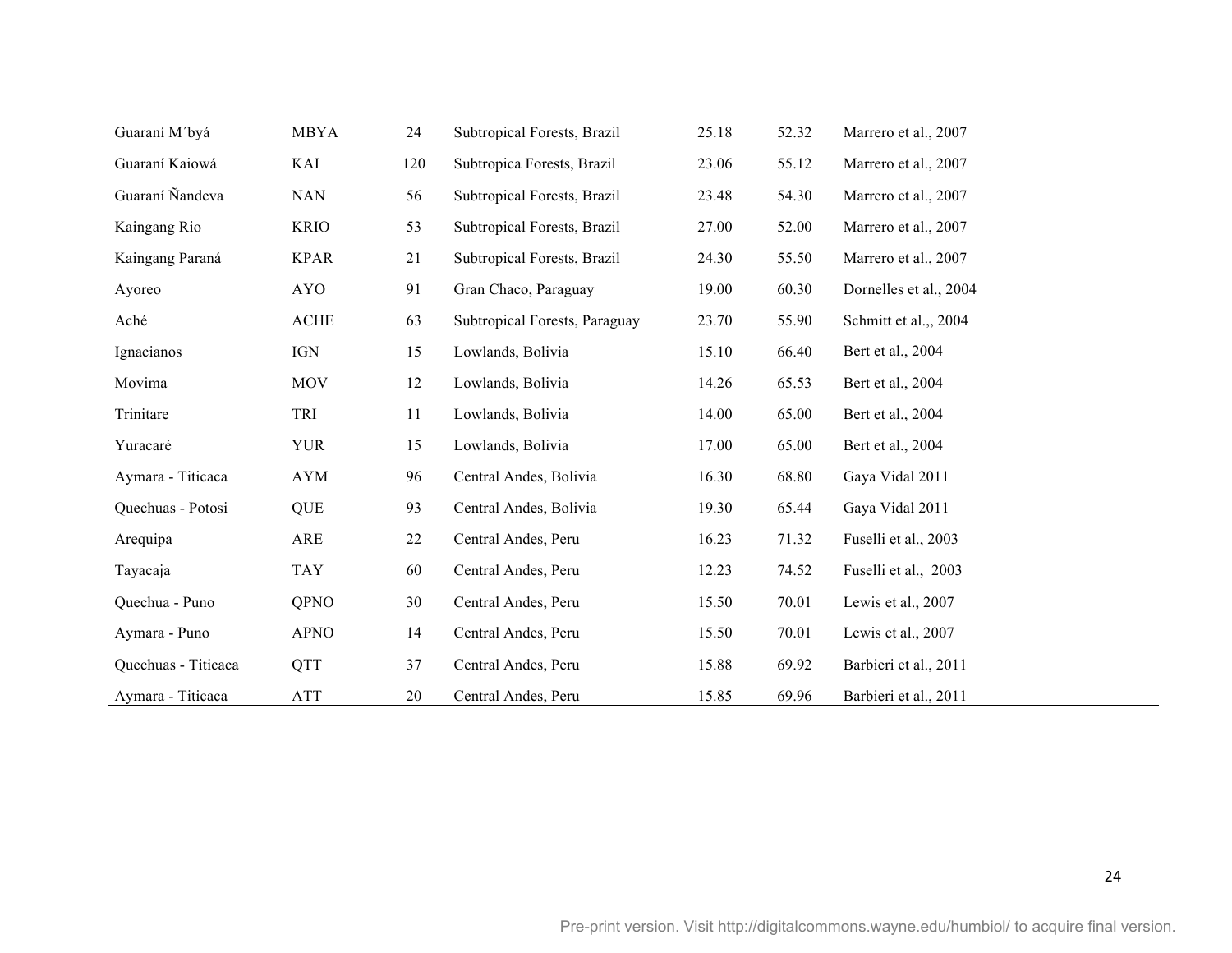Table 2. Native American mtDNA haplogroups distribution in the population samples used in this study. In parenthesis, the absolute frequencies.

| Haplogroup     | Sumampa       | Villa Atamisqui | <b>Total</b>  |  |
|----------------|---------------|-----------------|---------------|--|
| A2             | 0.207<br>(6)  | 0.161(9)        | $0.185$ (15)  |  |
| B <sub>2</sub> | 0.069<br>(2)  | $0.107$ (6)     | $0.098$ (8)   |  |
| C <sub>1</sub> | 0.310<br>(9)  | $0.482$ (27)    | 0.444(36)     |  |
| D <sub>1</sub> | 0.379<br>(11) | 0.196<br>(11)   | 0.272<br>(22) |  |

Exact P value =  $0.245 \pm 0.006$  (after 100000 Markov steps).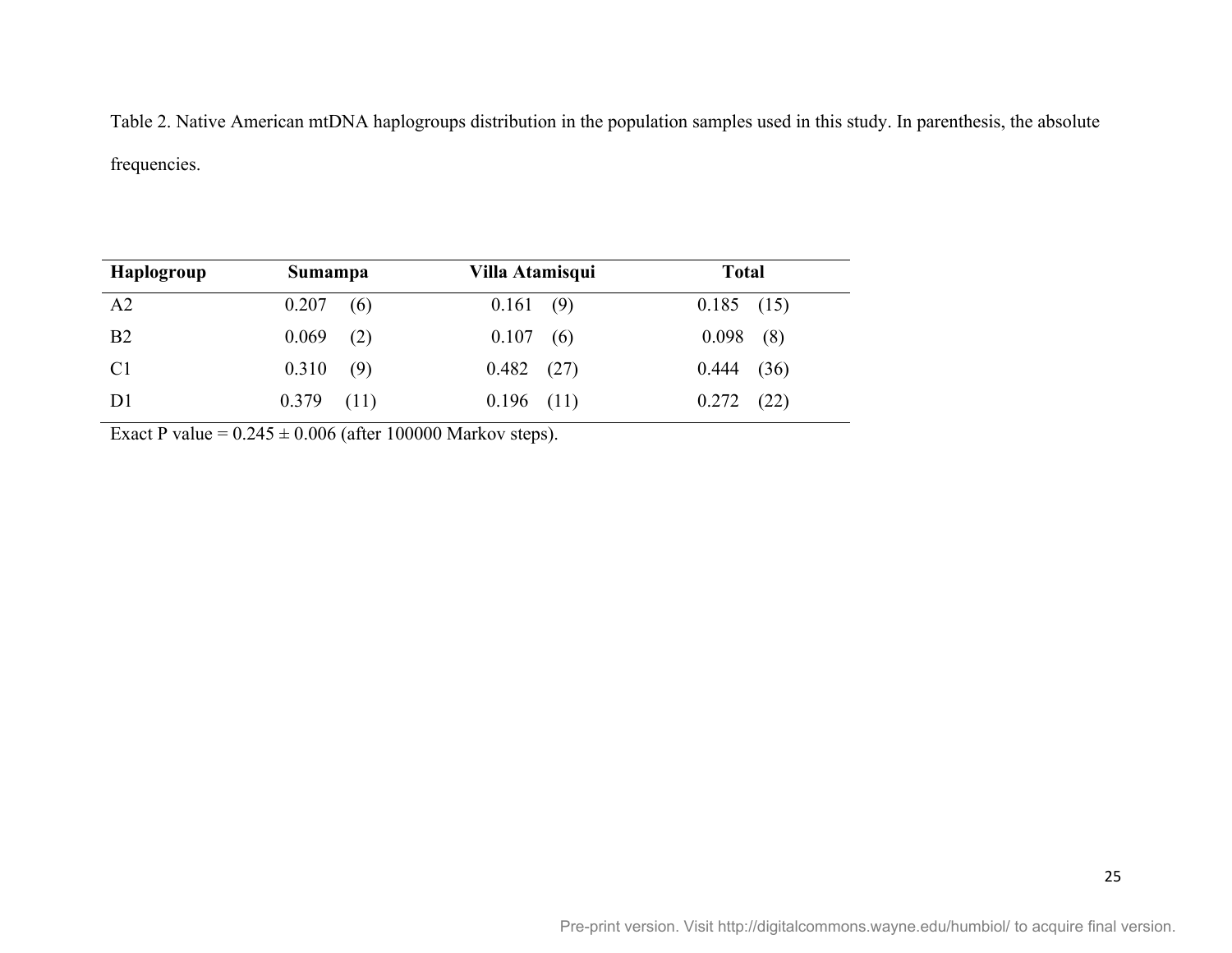Table 3. Haplotypes representing the HVR-I mtDNA sequences between 16027-16362np, present in the population samples of Santiago del Estero and shared with other populations from Argentina.

| Haplogroup Haplotype |                 | n              | <b>Shared with</b>       | <b>Polymorphic sites</b>                  |
|----------------------|-----------------|----------------|--------------------------|-------------------------------------------|
|                      | h1 (nodal)      | 8              | Most of populations      | 16111 16223 16290 16319 16362             |
|                      | h2              | 1              | 1 CBA - 5 AZA            | 16111 16189 16223 16290 16319 16362       |
| A <sub>2</sub>       | h3              | 4              | 4 CBA - 6 MAP - 1 PIL    | 16223 16290 16319 16362                   |
|                      | h4              | 1              |                          | 16111 16290 16319 16362                   |
|                      | h <sub>5</sub>  |                |                          | 16086 16111 16223 16290 16319 16362       |
|                      | h <sub>6</sub>  | 1              |                          | 16092 16145 16156 16157 16189 16217 16295 |
|                      | h7              | 1              | 3 CBA                    | 16189 16217 16357                         |
| <b>B2</b>            | h8 (nodal)      | 3              | Most of populations      | 16189 16217                               |
|                      | h9              |                | $\overline{\phantom{a}}$ | 16145 16156 16157 16189 16217 16362       |
|                      | h10             |                |                          | 16189 16217 16247 16261                   |
|                      | h11             | 1              |                          | 16092 16126 16189 16214 16217 16355A      |
|                      | h12             | 11             | 12 CBA - 1 CAT - 3 WFOR  | 16051 16223 16298 16325 16327             |
|                      | h13 (nodal)     | 7              | Most of populations      | 16223 16298 16325 16327                   |
|                      | h14             | 5              | 1 TFOR                   | 16136 16223 16298 16325 16327             |
|                      | h15             | $\overline{2}$ | 3 CBA                    | 16051 16129 16223 16298 16325 16327       |
| C <sub>1</sub>       | h16             | $\overline{2}$ | 4 CBA - 1WFOR            | 16092 16223 16298 16325 16327             |
|                      | h17             | 1              |                          | 16223 16298 16325 16327 16343             |
|                      | h <sub>18</sub> |                |                          | 16037 16092 16223 16260 16298 16325 16327 |
|                      | h19             |                |                          | 16051 16189 16223 16298 16325 16327       |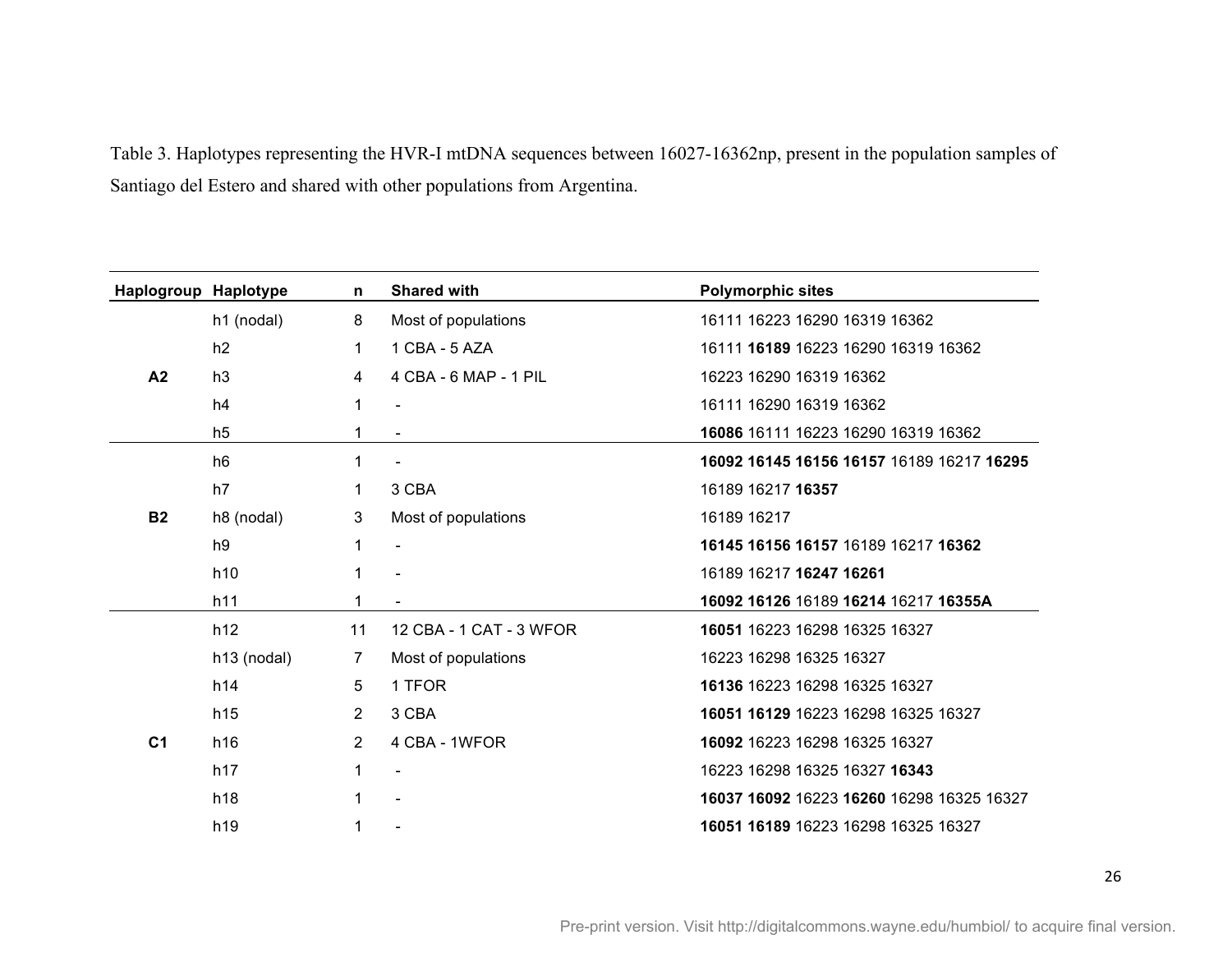|    | h20         |               |                                                                      | 16223 16291 16298 16325 16327<br>16051 16223 16259 16271 16298 16311 16325 |
|----|-------------|---------------|----------------------------------------------------------------------|----------------------------------------------------------------------------|
|    | h21         | $\mathcal{P}$ | 3 WFOR                                                               | 16327                                                                      |
|    | h22         | 2             |                                                                      | 16136 16223 16256 16298 16325 16327                                        |
|    | h23         |               | $\overline{\phantom{a}}$                                             | 16172 16298 16325 16327                                                    |
|    | h24(D1j)    | 11            | 26 CBA - 1MAP - 6 CAT - 1 PIL - 2 WFOR 16223 16242 16311 16325 16362 |                                                                            |
|    | h25(D1j)    | 3             |                                                                      | 16223 16242 16286 16311 16325 16362                                        |
| D1 | h26         | 5.            | 3 CBA - 1 PIL - 2 WFOR                                               | 16223 16311 16325 16362                                                    |
|    | h27(D1j)    |               | 2 CBA                                                                | 16157 16223 16242 16311 16325 16362                                        |
|    | h28         | 1.            | 2 CBA - 1 MAP                                                        | 16126 16223 16325 16362                                                    |
|    | h29 (nodal) |               | Most of populations                                                  | 16223 16325 16362                                                          |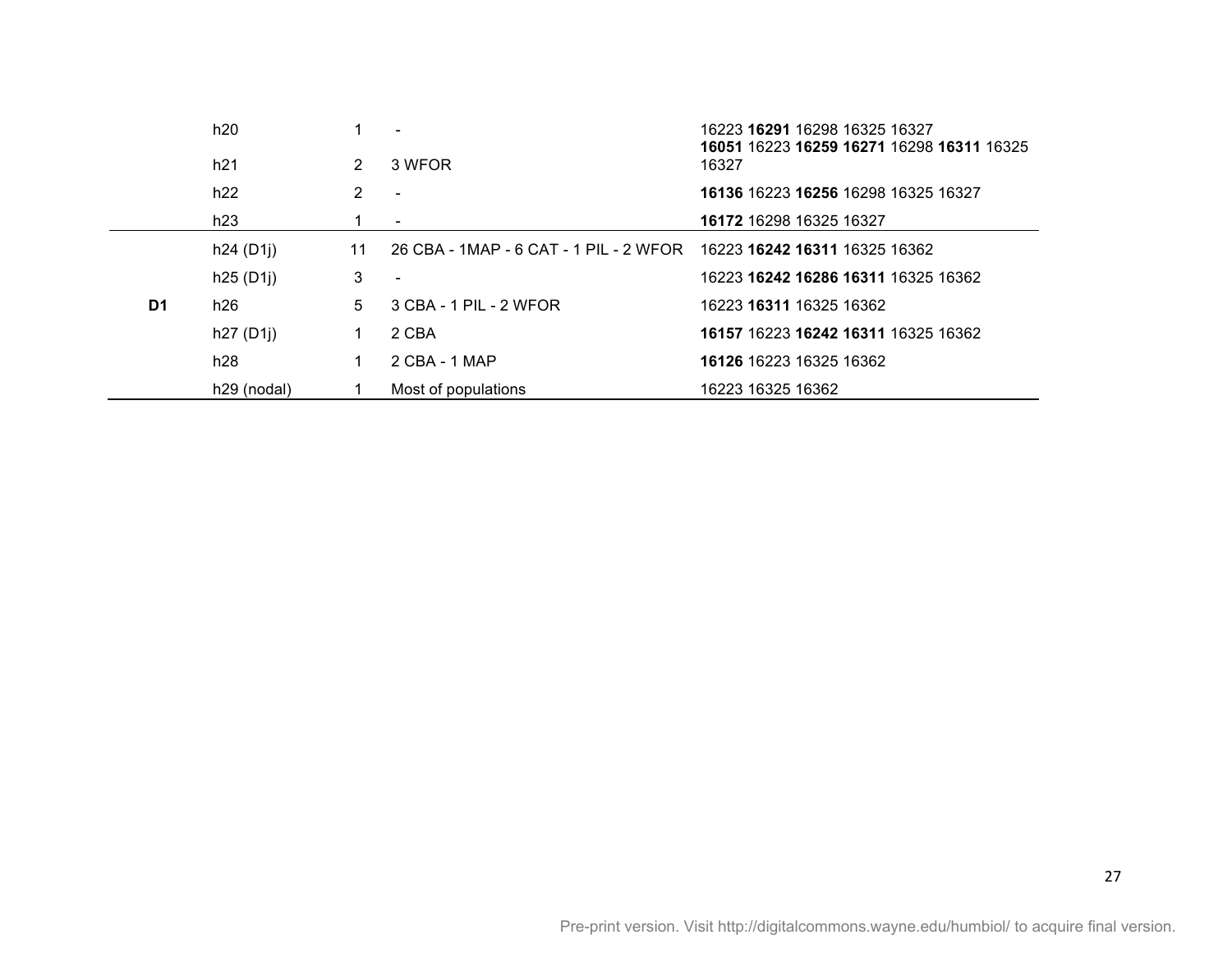Table 4. Analysis of the molecular variance for Native American based on mtDNA HVR-I sequence distribution among Southern Cone populations by geographic region.

|                                  |           |           |           |             | % Variance components     |        |
|----------------------------------|-----------|-----------|-----------|-------------|---------------------------|--------|
|                                  | Number of | Number of | Number of | Within-     | Among-populations/ Among- |        |
| Region                           | Sequences | Samples   | groups    | Populations | Within-groups             | groups |
| Southern Cone                    | 2016      | 39        | 6         | 75.03       | 16.00                     | 8.97   |
| Southern Cone <sup>1</sup>       | 1864      | 37        | 6         | 78.45       | 8.95                      | 12.60  |
| Sierras Pampeanas                | 464       | 5         |           | 87.91       | 12.09                     |        |
| Tierra del Fuego - Patagonia     | 345       | 7         |           | 94.06       | 5.94                      |        |
| Gran Chaco                       | 295       | 6         |           | 68.52       | 31.48                     |        |
| Gran Chaco <sup>2</sup>          | 204       | 5         |           | 92.44       | 7.56                      |        |
| <b>Subtropical Forests</b>       | 458       | 7         |           | 62.39       | 37.61                     |        |
| Subtropical Forests <sup>3</sup> | 395       | 6         |           | 76.53       | 23.47                     |        |
| <b>Central Andes</b>             | 439       | 10        |           | 95.17       | 4.83                      |        |
| Lowlands                         | 53        | 4         |           | 97.23       | $2.77$ $ns$               |        |

<sup>1</sup>removing Ayoreo and Aché

<sup>2</sup>removing Ayoreo

<sup>3</sup>removing Aché

\* All values other than *ns* are significant at the 1% level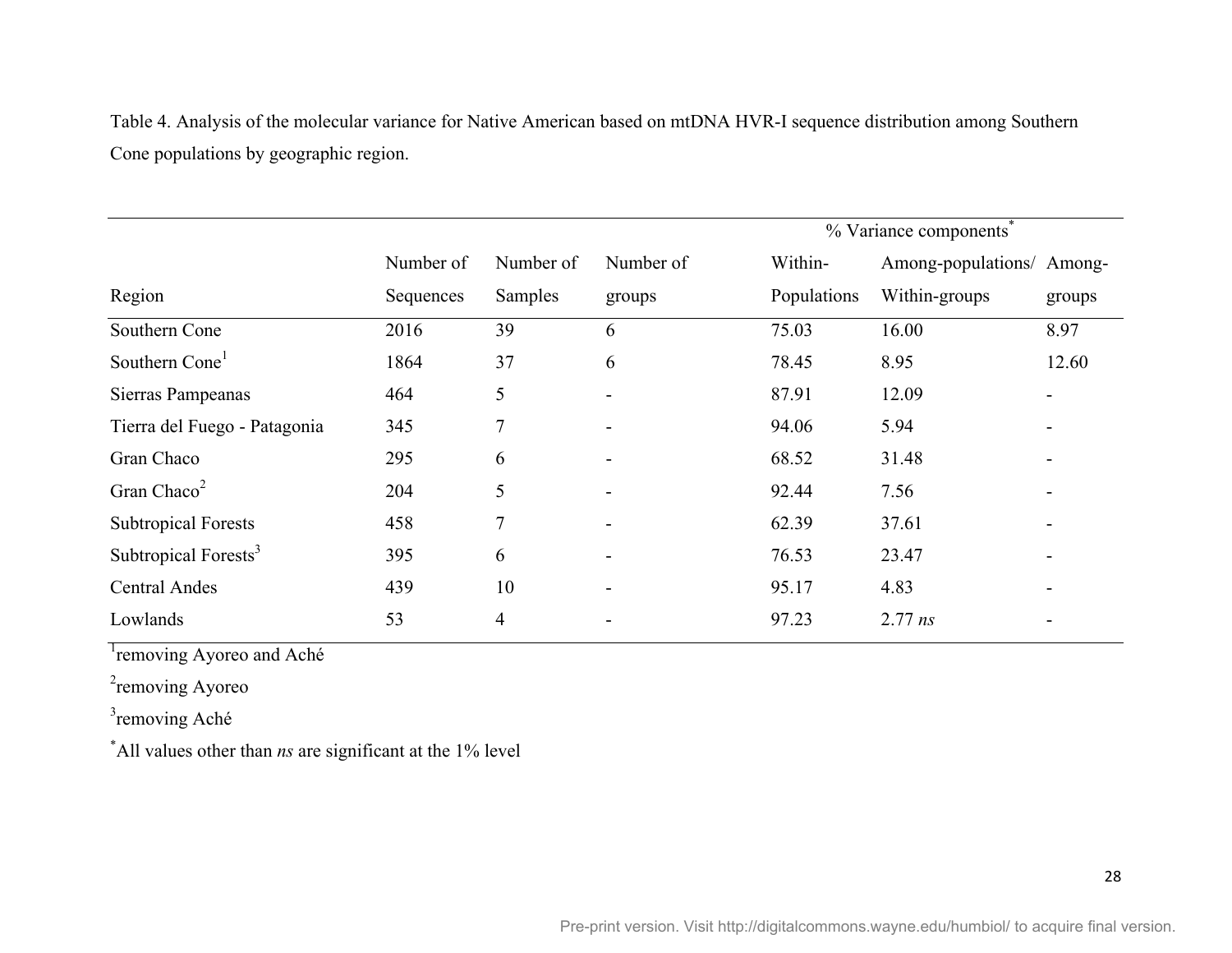#### **Figure captions**

Figure 1: Map of the Southern Cone of South America and geographic location of the populations studied in Santiago del Estero province. The shaded area corresponds approximately to the Sierras Pampeanas geographic region.

Figure 2. Bidimensional plot showing relative affinities between population samples across the Southern Cone of South America based on Kimura 2-parameters distances calculated from mtDNA HVR-I (stress = 0.110).

 Figure 3. Median-joining network for haplogroup C1 of 230 haplotypes observed in population from different regions of Argentina. mtDNA motifs of HVS-I between 16,027 and 16,362 positions were used to draw the tree. Each circle represents a different haplotype, and the relative size reflects the frequency of each haplotype. The grey squares represent hypothetical haplotypes not found in this study. The black circles are the haplotypes present in Santiago del Estero populations. The nodal haplotype h13 is characterized by 16223-16298-16325-16327 mutation positions. Haplotypes present in individuals from Santiago del Estero are detailed in Table 3.

Figure 4. Median-joining network for haplogroup D1 of 249 haplotypes observed in population from different regions of Argentina. mtDNA motifs of HVS-I between 16,027 and 16,362 positions were used to draw the tree. Each circle represents a different haplotype, and the relative size reflects the frequency of each haplotype. The black circles are the haplotypes present in Santiago del Estero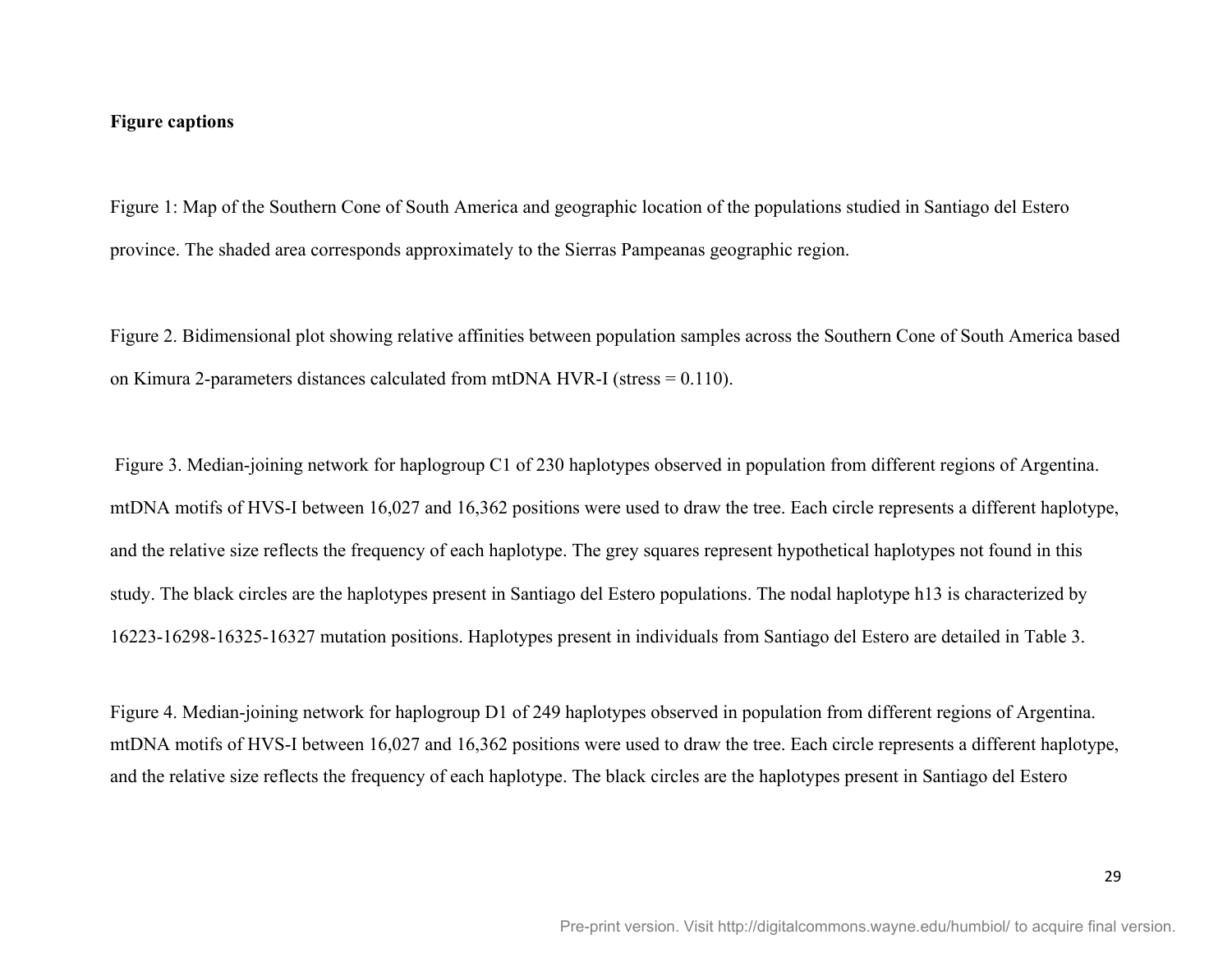populations. The nodal haplotype h29 is characterized by 16223-16325-16362 mutation positions. Haplotypes present in individuals from Santiago del Estero are detailed in Table 3.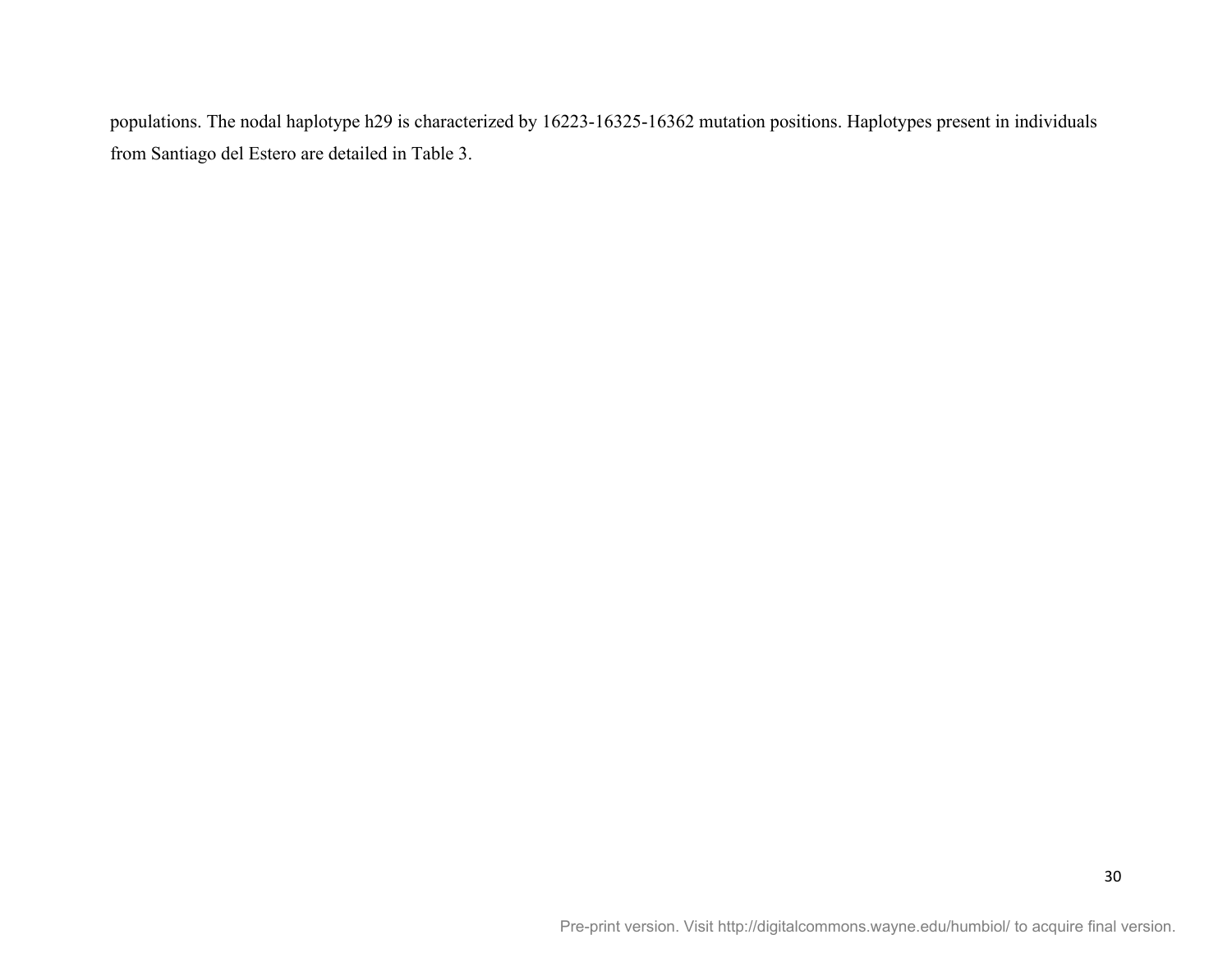# **Figure 1**

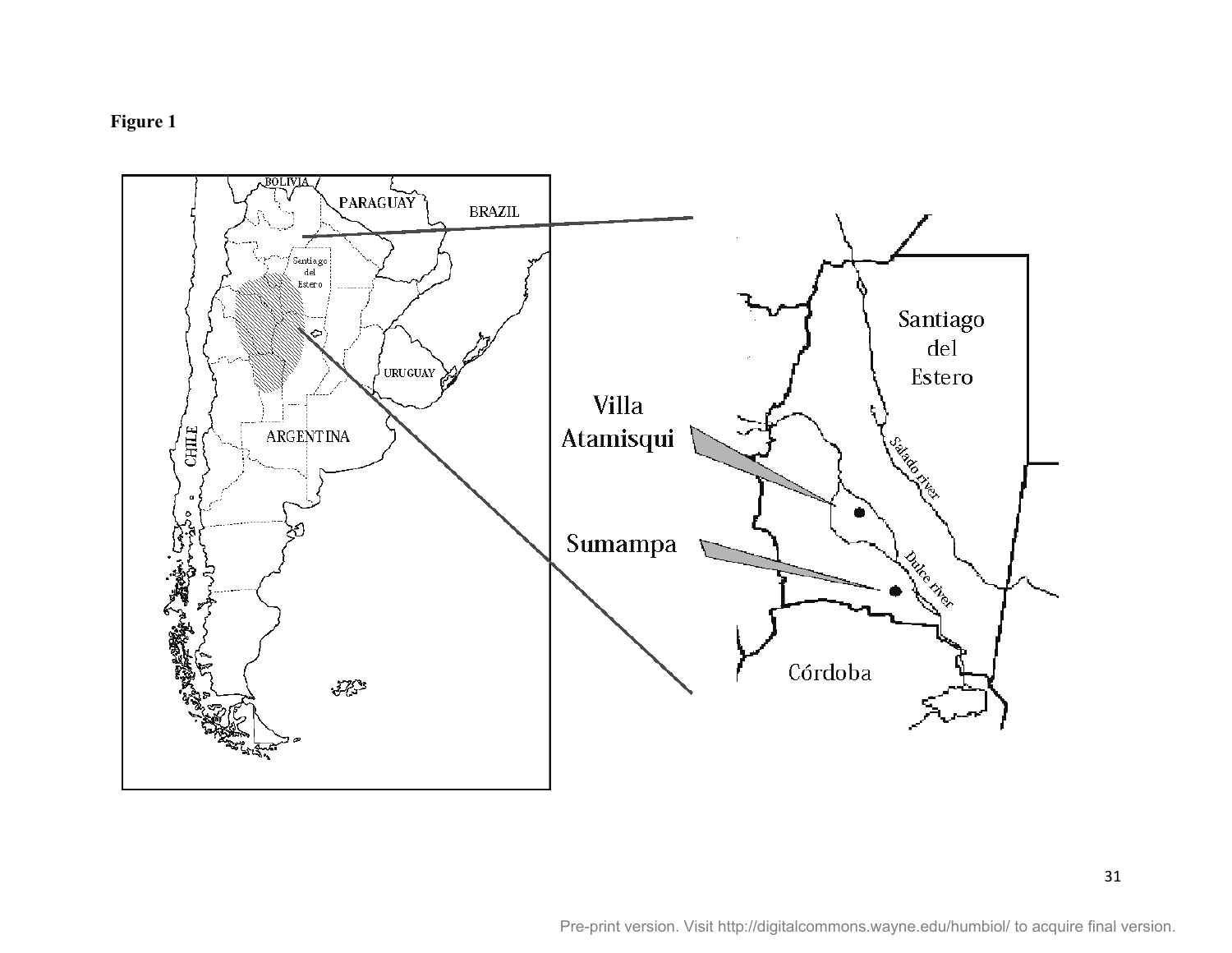

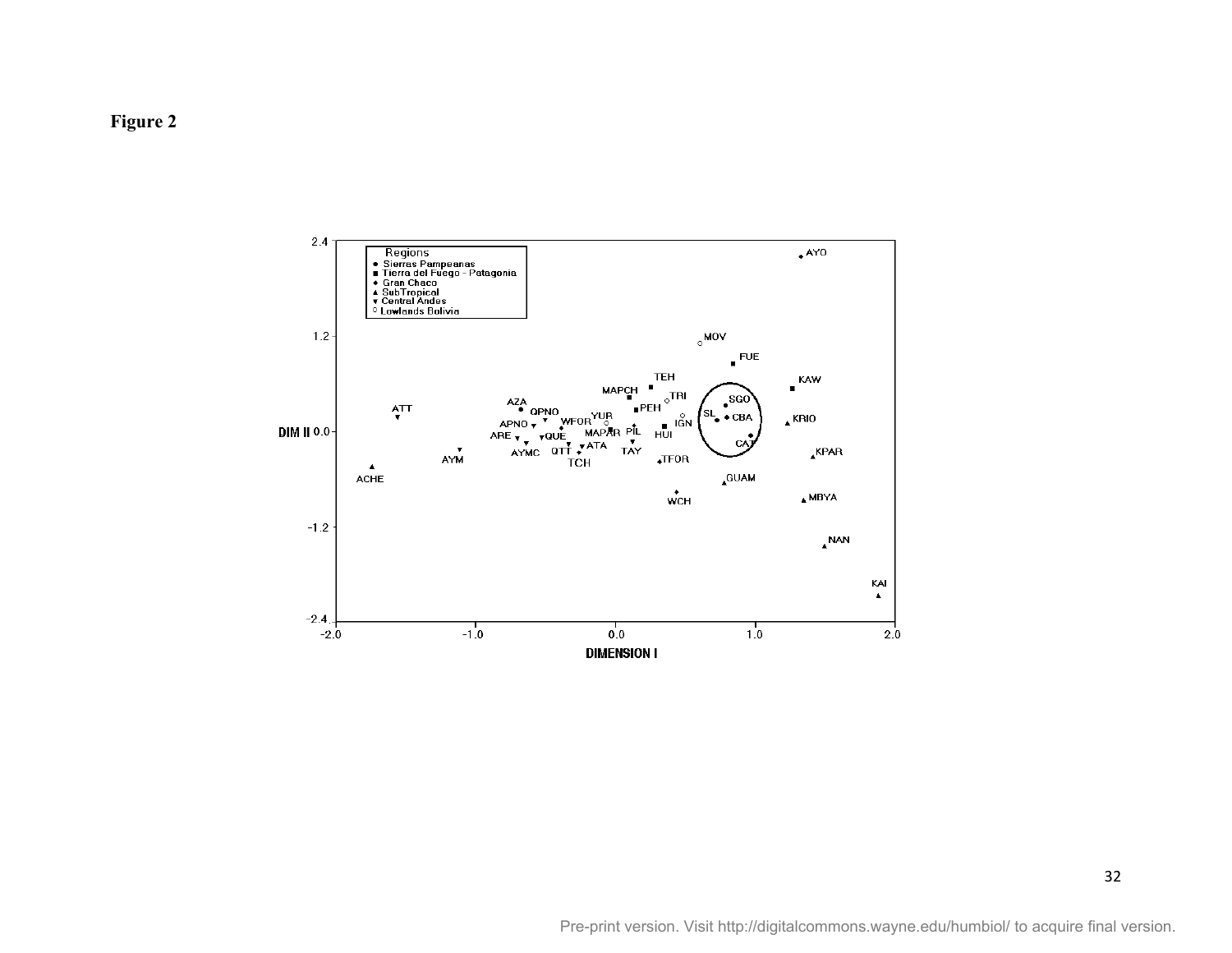

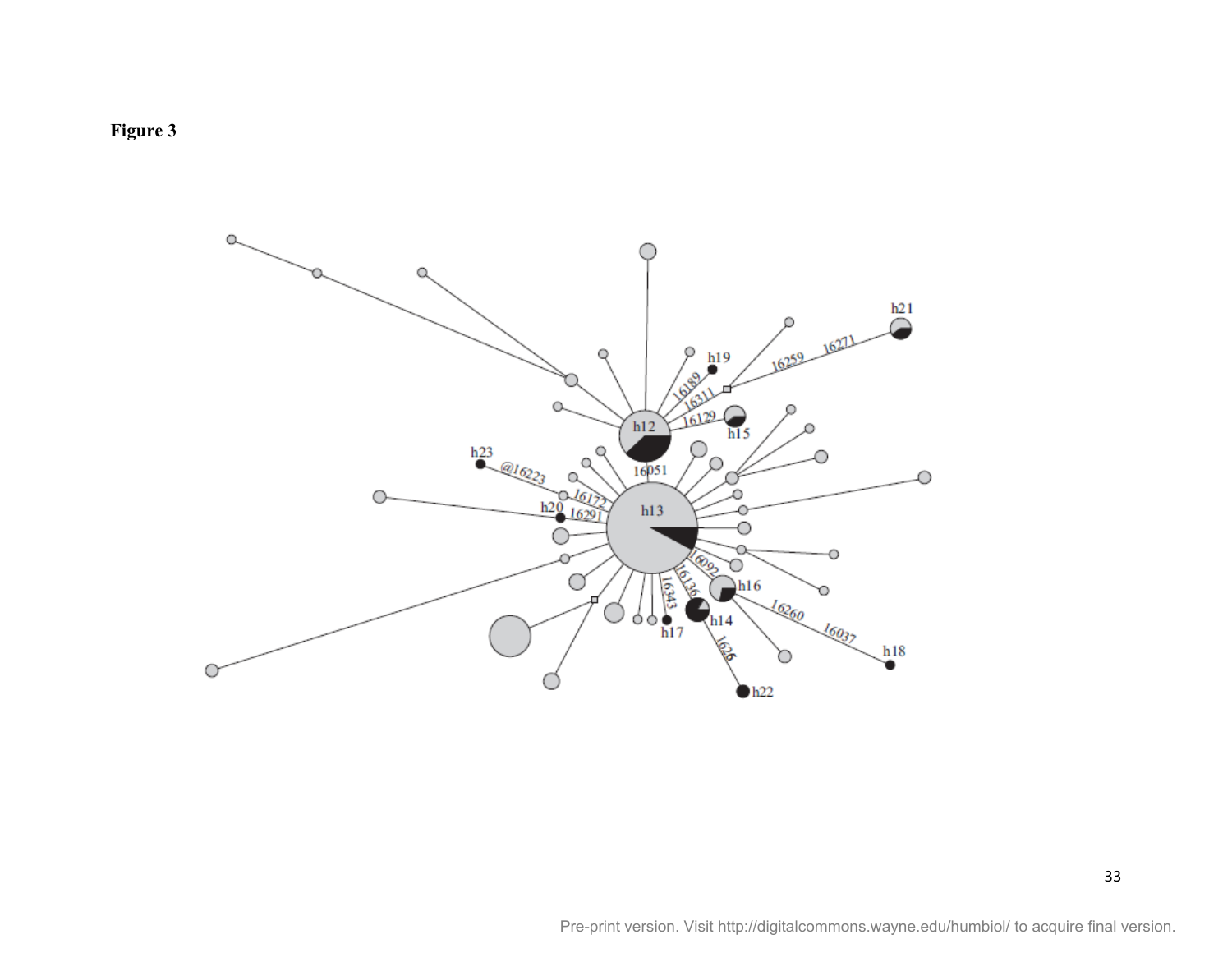

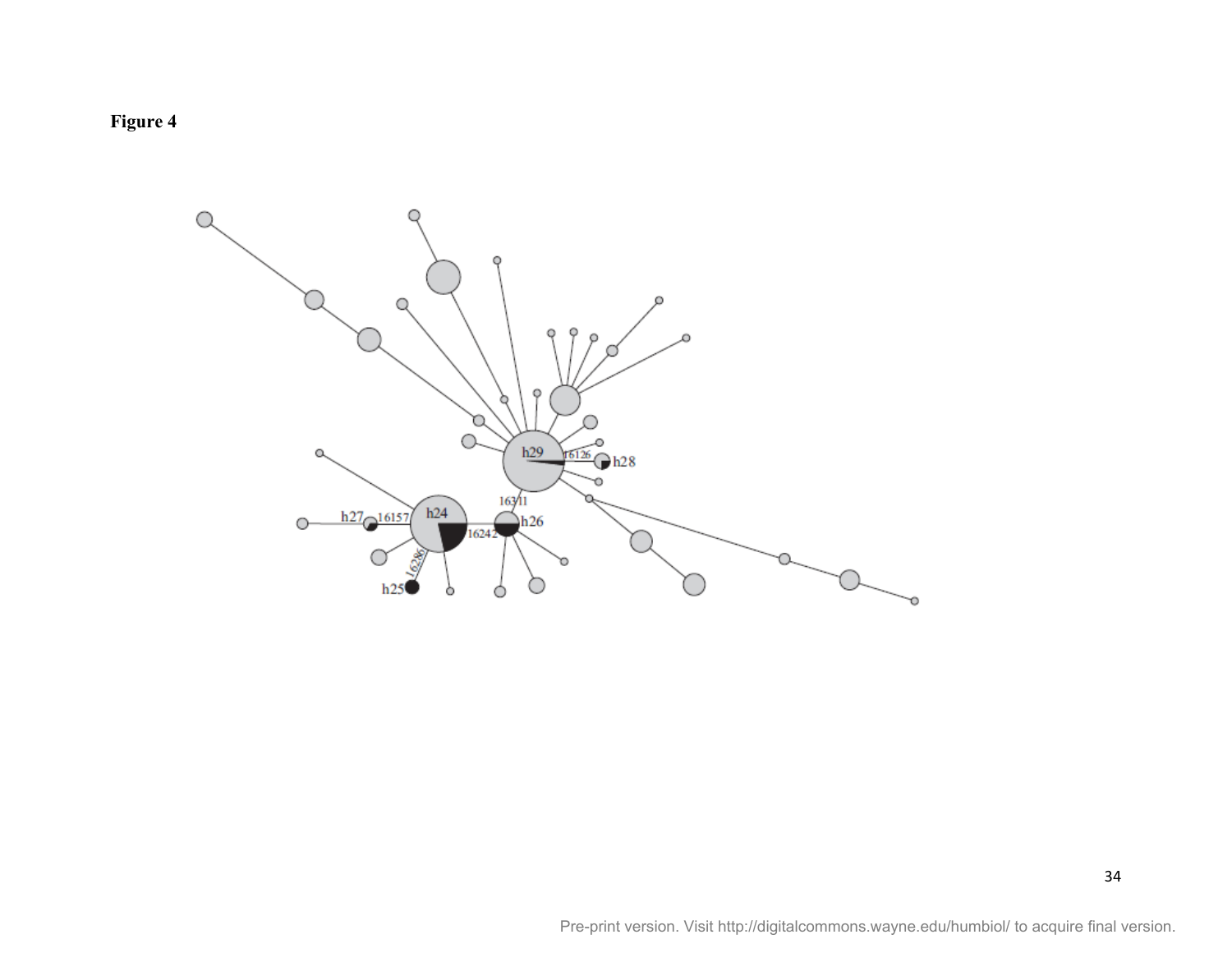Appendix 1. mtDNA Control Region haplotypes found in both Santiago del Estero population samples.

|                   |                |             |                                             | <b>CONTROL REGION</b>                                         |
|-------------------|----------------|-------------|---------------------------------------------|---------------------------------------------------------------|
| $\mathbf{ID}$     | <b>HG</b>      | $\mathbf N$ | 16024-16569                                 | 01-576                                                        |
| SGO1              | A2             |             | 3 111 223 290 319 362                       | 64 73 146 153 235 315 + C 523-524d                            |
| SGO <sub>2</sub>  | A2             |             | 2 111 223 290 319 362                       | 64 73 146 152 153 235 263 315+C                               |
| SGO <sub>3</sub>  | A2             |             | 1 111 223 290 319 362                       | 64 73 146 153 235 263 309 + C 315 + C 523-524d                |
| SGO <sub>4</sub>  | A2             |             | 1 111 189 223 290 319 362                   | 44+C 64 73 146 153 235 263 309+CC 315+C 523-523d              |
| SGO <sub>5</sub>  | A2             |             | 3 223 290 319 362                           | 64 73 146 153 235 263 309 + CC 315 + C 523-524d               |
| SGO <sub>6</sub>  | A <sub>2</sub> |             | 223 290 319 362                             | 64 73 146 153 235 263 309 + C 315 + C 523-524d                |
| SGO7              | A2             |             | 1 111 290 319 362 519                       | 64 73 146 151 153 235 315 + C 523-524d                        |
| SGO <sub>8</sub>  | A2             |             | 1 111 223 290 319 362 519                   | 64 73 146 153 210 235 263 315+C 523-524d                      |
| SGO9              | A <sub>2</sub> |             | 1 086 111 223 290 319 362 526               | 64 73 146 150 153 235 263 309+C 315+C                         |
| SGO <sub>10</sub> | A <sub>2</sub> |             | 1 111 223 290 319 362 512 547 550 551 + G   | 73 146 153 263 309 + CC 315 + C 523-524d                      |
| SGO11             | B <sub>2</sub> |             | 1 183C 189 217 357 519                      | 73 195 263 315 + C 499                                        |
| SGO <sub>12</sub> | B <sub>2</sub> |             | 1 092 145 156 157 182C 183C 189 217 295 519 | 73 263 309+C 315+C // 499                                     |
| SGO13             | B <sub>2</sub> |             | 1 145 156 157 182C 183C 189 217 362 381     | 73 263 309+CC 315+C 499                                       |
| SGO <sub>14</sub> | B <sub>2</sub> |             | 3 182C 183C 189 217 519                     | 73 143 146 165 263 315 + C 499                                |
| SGO15             | B <sub>2</sub> |             | 1 182C 183C 189 217 247 261                 | 73 146 263 309 + CC 315 + C                                   |
| <b>SGO16</b>      | B <sub>2</sub> |             | 1 092 126 182C 183C 189 214 217 355A 519    | 73 152 309 + CC 315 + C // 499                                |
| SGO17             | C1d            |             | 2 051 223 298 325 327                       | 73 194 195 249d 263 290-291d 309+C 315+C 489 523-524d         |
| SGO18             | C1d            |             | 2 051 223 298 325 327                       | 73 194 195 204 249d 263 290-291d 309+C 315+C 489 523-524d     |
| <b>SGO19</b>      | C1d            |             | 1 051 223 298 325 327                       | 73 194 195 249d 263 290-291d 309+C // 523-524d                |
| <b>SGO20</b>      | C1d            |             | 2 051 223 298 325 327                       | 73 194 195 249d 263 290-291d 315+C 489 523-524d               |
| <b>SGO21</b>      | C1d            |             | 1 051 223 298 325 327                       | 73 195 204 249d 263 290-291d 309+CC 315+C 489 523-524d        |
| <b>SGO22</b>      | C1d            |             | 2 051 129 223 298 325 327                   | 73 194 195 249d 263 290-291d 309+C 315+C 489 523-524d         |
| <b>SGO23</b>      | C1d            |             | 051 223 298 325 327 519                     | 73 194 195 249d 263 290-291d 309+CC 315+C 489 523-524d        |
| <b>SGO24</b>      | C1d            |             | 051 223 298 325 327 519                     | 73 194 195 204 249d 263 290-291d 309+CC 315+C 489 523-524d    |
| <b>SGO25</b>      | C1d            |             | 1 051 223 298 325 327 519                   | 73 194 195 249d 263 290-291d 309+C 315+C 489 523-524d 573+CCC |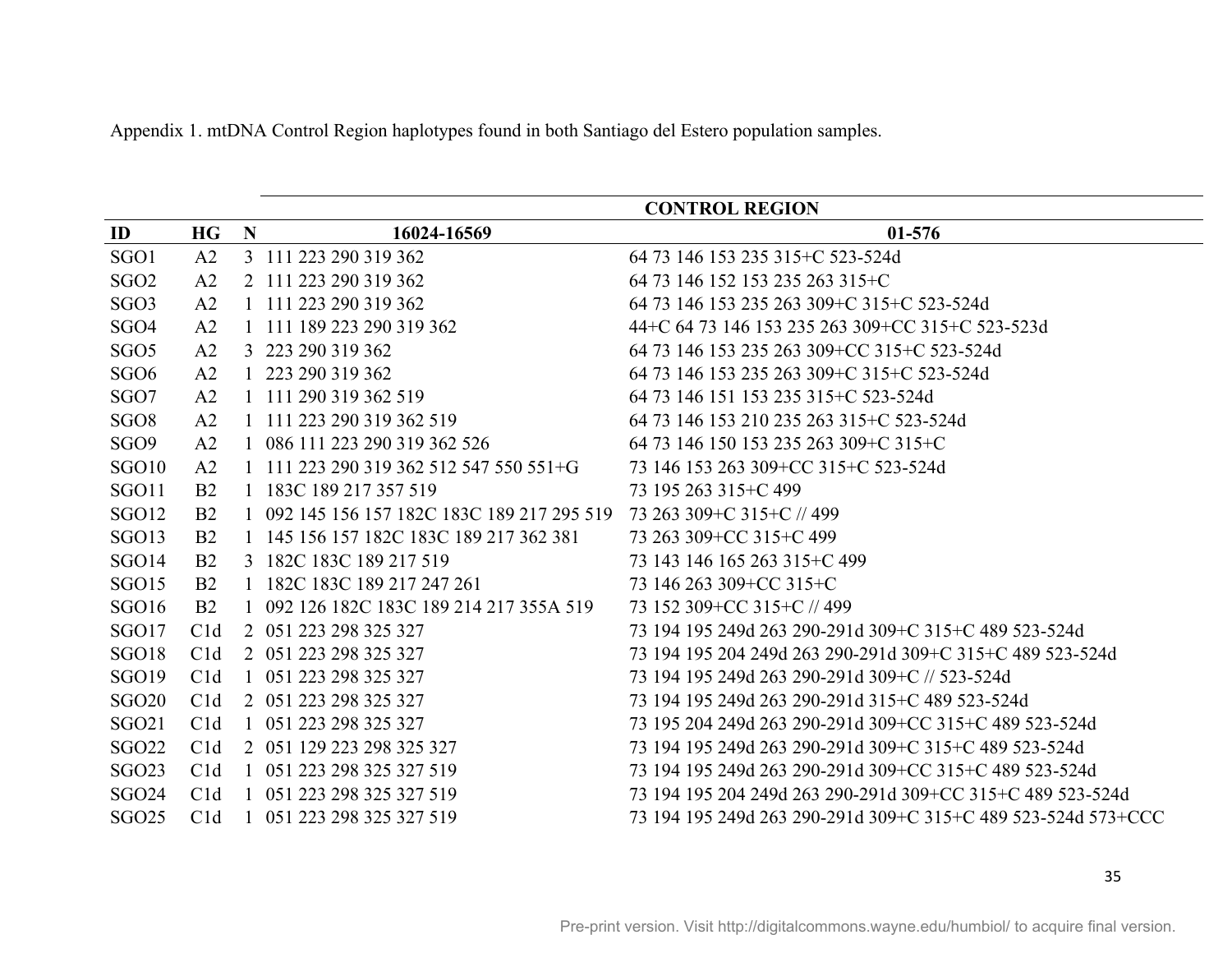SGO27 C1d 1 051 223 259 271 298 311 325 327 73 194 195 249d 263 290-291d 315+C 489 523-524d SGO36 C1b 1 136 223 298 325 327 519 73 146 249d 263 290-291d 315+C 489 493 523-524d SGO38 C1b 2 092 223 298 325 327 73 249d 263 290-291d 309+C 315+C 489 493 523-524d SGO39 C1b 1 037 092 223 260 298 325 327 73 249d 263 290-291d 309+C 315+C 489 493 523-524d SGO41 C1b 1 223 298 325 327 390 73 150 194 249d 263 290-291d 309+C 315+C 489 493 SGO42 C1b 1 172 298 325 327 526 73 153 249d 263 290-291d 315+C 489 493 523-524d SGO43 C1c 1 (15930) 223 298 325 327 343 73 146 249d 263 290-291d 315+C 489 SGO44 D1 1 223 325 362 73 185 263 315 + C 489 SGO45 D1j 4 223 242 311 325 362 73 152 263 315+C 489 524+AC SGO46 D1 1 223 242 311 325 362 73 152 263 309 + C 315 + C 489 SGO47 D1j 1 223 242 311 325 362 73 152 263 309+C 315+C 489 524+AC 538C SGO48 D1j 2 223 242 311 325 362 73 152 235 263 315 + C 489 SGO49 D1j 1 223 242 311 325 362 73 152 235 263 309 + CC 315 + C // 489 SGO50 D1j 1 223 242 311 325 362 42+G 73 106-111d 152 212 263 309+C 315+C 489 SGO51 D1j 1 223 242 311 325 362 73 106-111d 152 212 263 309+C 315+C 489 SGO52 D1j 2 223 242 286 311 325 362 73 106-111d 152 212 263 309+C 315+C 489 SGO53 D1j 1 223 242 286 311 325 362 73 106-111d 152 212 263 309+C 315+C 374 489 SGO54 D1j 1 157 223 242 311 325 362 73 152 263 309 + CC 315 + C 489 SGO55 D1 1 223 311 325 362 391 73 152 200 225 263 309+C 315+C 489 523-524d SGO56 D1 1 223 311 325 362 391 73 152 263 309+C 315+C 489 523-524d

SGO26 C1d 1 051 189 223 298 325 327 73 194 195 249d 263 290-291d 309+C 315+C 489 523-524d SGO28 C1d 1 051 223 259 271 298 311 325 327 519 73 151 194 195 249d 263 290-291d 315+C 489 523-524d SGO29 C1b 1 223 298 325 327 519 73 146 150 207 249d 263 290-291d 309+C 315+C 489 493 523-524d SGO30 C1b 1 223 298 325 327 519 73 146 249d 263 290-291d 309+C 315+C 489 493 523-524d 574 SGO31 C1b 2 223 298 325 327 519 73 146 249d 263 290-291d 309+C 315+C 489 493 523-524d SGO32 C1b 1 223 298 325 327 519 73 146 249d 263 290-291d 309+CC 315+C 489 493 523-524d SGO33 C1b 1 223 298 325 327 519 73 150 207 249d 263 290-291d 309+CC 315+C 489 493 523-524d SGO34 C1b 3 136 223 298 325 327 519 73 146 249d 263 290-291d 309+C 315+C 489 493 523-524d SGO35 C1b 1 136 223 298 325 327 519 73 94 146 249d 263 290-291d 309+C 315+C 489 493 523-524d SGO37 C1b 2 136 223 256 298 325 327 519 73 146 153 249d 263 290-291d 309+C 315+C 489 493 523-524d 549 SGO40 C1b 1 223 291 298 325 327 519 73 150 249d 263 290-291d 309+C 315+C 489 493 523-524d

36